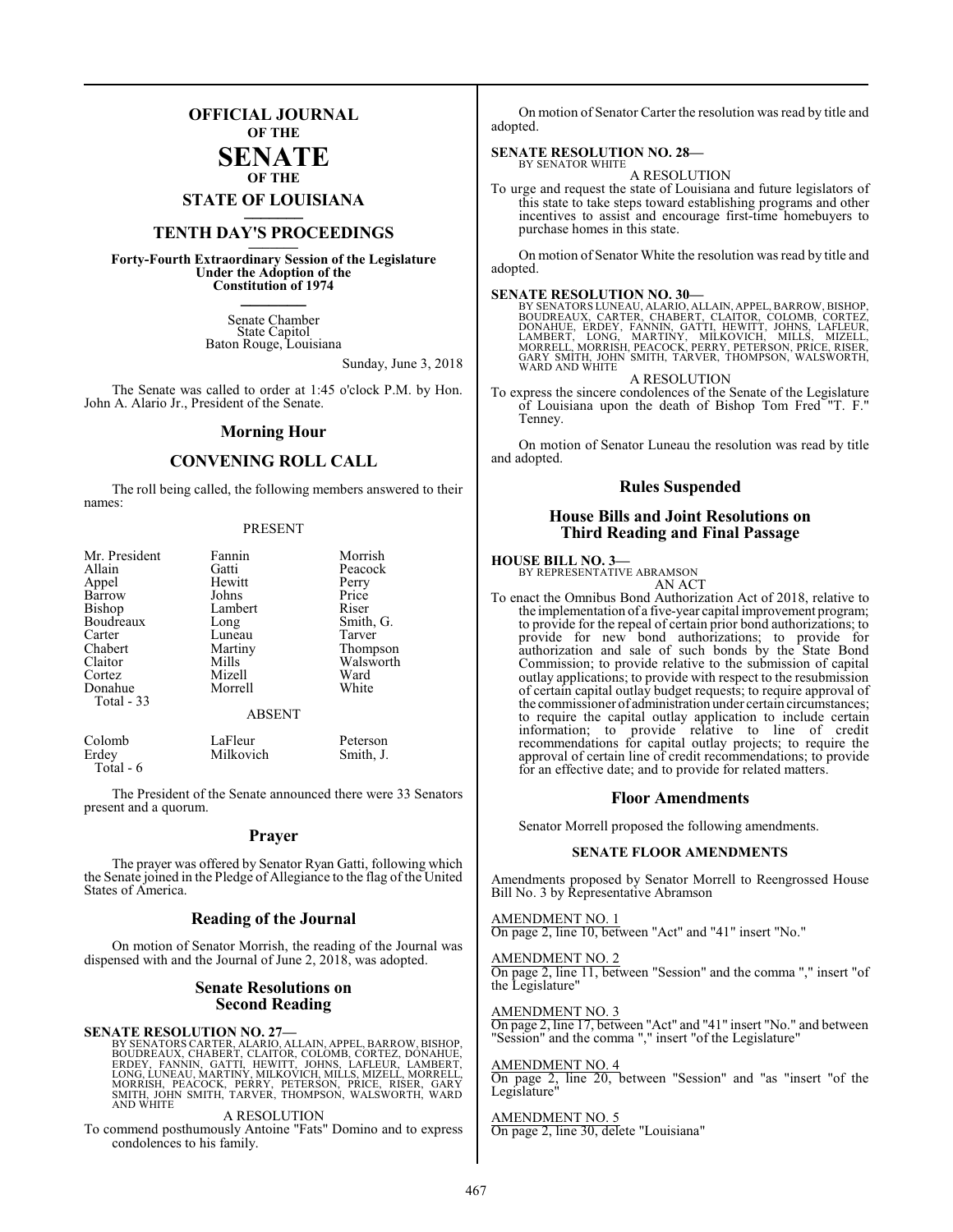#### AMENDMENT NO. 6

On page 3, line 3, between "Act" and "41" insert "No." and between "Session" and the comma "," insert "of the Legislature"

On motion of Senator Morrell, the amendments were adopted.

The bill was read by title. Senator Morrell moved the final passage of the amended bill.

#### **ROLL CALL**

The roll was called with the following result:

#### YEAS

| Mr. President | Fannin      | Morrish   |
|---------------|-------------|-----------|
| Allain        | Gatti       | Peacock   |
| Appel         | Hewitt      | Perry     |
| Barrow        | Johns       | Price     |
| Bishop        | Lambert     | Riser     |
| Boudreaux     | Long        | Smith, G. |
| Carter        | Luneau      | Tarver    |
| Chabert       | Martiny     | Thompson  |
| Claitor       | Mills       | Walsworth |
| Cortez        | Mizell      | Ward      |
| Donahue       | Morrell     | White     |
| Total - 33    |             |           |
|               | <b>NAYS</b> |           |

Total - 0

#### ABSENT

| Colomb     | LaFleur   | Peterson  |
|------------|-----------|-----------|
| Erdev      | Milkovich | Smith, J. |
| Total $-6$ |           |           |

The Chair declared the amended bill was passed and ordered it returned to the House. Senator Morrell moved to reconsider the vote by which the bill was passed and laid the motion on the table.

#### **Recess**

On motion of Senator Thompson, the Senate took a recess at 1:55 o'clock P.M. until 2:15 o'clock P.M.

#### **After Recess**

The Senate was called to order at 3:55 o'clock P.M. by the President of the Senate.

#### **ROLL CALL**

The roll being called, the following members answered to their names:

#### PRESENT

| Mr. President<br>Allain<br>Appel<br>Barrow<br>Bishop<br>Boudreaux<br>Claitor<br>Colomb<br>Cortez<br>Erdey<br>Gatti<br>Total $-33$ | Hewitt<br>Johns<br>LaFleur<br>Lambert<br>Long<br>Luneau<br>Martiny<br>Milkovich<br>Mills<br>Mizell<br>Morrish | Peacock<br>Perry<br>Peterson<br>Price<br>Riser<br>Smith, G.<br>Smith, J.<br>Tarver<br>Walsworth<br>Ward<br>White |
|-----------------------------------------------------------------------------------------------------------------------------------|---------------------------------------------------------------------------------------------------------------|------------------------------------------------------------------------------------------------------------------|
|                                                                                                                                   | <b>ABSENT</b>                                                                                                 |                                                                                                                  |
| Carter<br>Chabert                                                                                                                 | Donahue<br>Fannin                                                                                             | Morrell<br>Thompson                                                                                              |

## Total - 6

**Page 2 SENATE 10th DAY'S PROCEEDINGS**

The President of the Senate announced there were 33 Senators present and a quorum.

#### **Senate Business Resumed After Recess**

#### **Message from the House**

#### **PASSED SENATE BILLS AND JOINT RESOLUTIONS**

June 3, 2018

To the Honorable President and Members of the Senate:

I am directed to inform your honorable body that the House of Representatives has finally passed the following Senate Bills and Joint Resolutions:

#### **SENATE BILL NO. 3—** BY SENATOR JOHNS

- AN ACT
- To amend and reenact the introductory paragraph of R.S. 51:1787(A)(1)(a)(iv), R.S. 51:1787(A)(1)(a)(iv)(bb) and (cc),  $2455(D)(3)$  and  $2457(B)(3)(b)$  and (c), relative to the administration of incentive rebates; to change the application period for certain incentive rebates; to provide for issuance of rebate payments for certain tax incentive programs; to provide for an effective date; and to provide for related matters.

Reported with amendments.

Respectfully submitted, ALFRED W. SPEER Clerk of the House of Representatives

#### **Message from the House**

#### **CONCURRING IN SENATE CONCURRENT RESOLUTIONS**

June 3, 2018

To the Honorable President and Members of the Senate:

I am directed to inform your honorable body that the House of Representatives has finally concurred in the following Senate Concurrent Resolutions:

**SENATE CONCURRENT RESOLUTION NO. 20—** BY SENATOR LONG AND REPRESENTATIVE LANCE HARRIS A CONCURRENT RESOLUTION

To commend, posthumously, Paul Candies upon being named to the 2018 Louisiana Sports Hall of Fame.

Reported without amendments.

### **SENATE CONCURRENT RESOLUTION NO. 21—** BY SENATOR MORRISH AND REPRESENTATIVE NANCY LANDRY A CONCURRENT RESOLUTION

To commend Scott M. Richard for his service to the Louisiana School Boards Association.

Reported without amendments.

**SENATE CONCURRENT RESOLUTION NO. 22—** BY SENATORS MILKOVICH AND PEACOCK AND REPRESENTATIVE CARMODY

#### A CONCURRENT RESOLUTION

To commend Albert Hardison upon his more than forty-five-year career as a well-respected school principal, mentor to educators, and leader of strong religious convictions and faith.

Reported without amendments.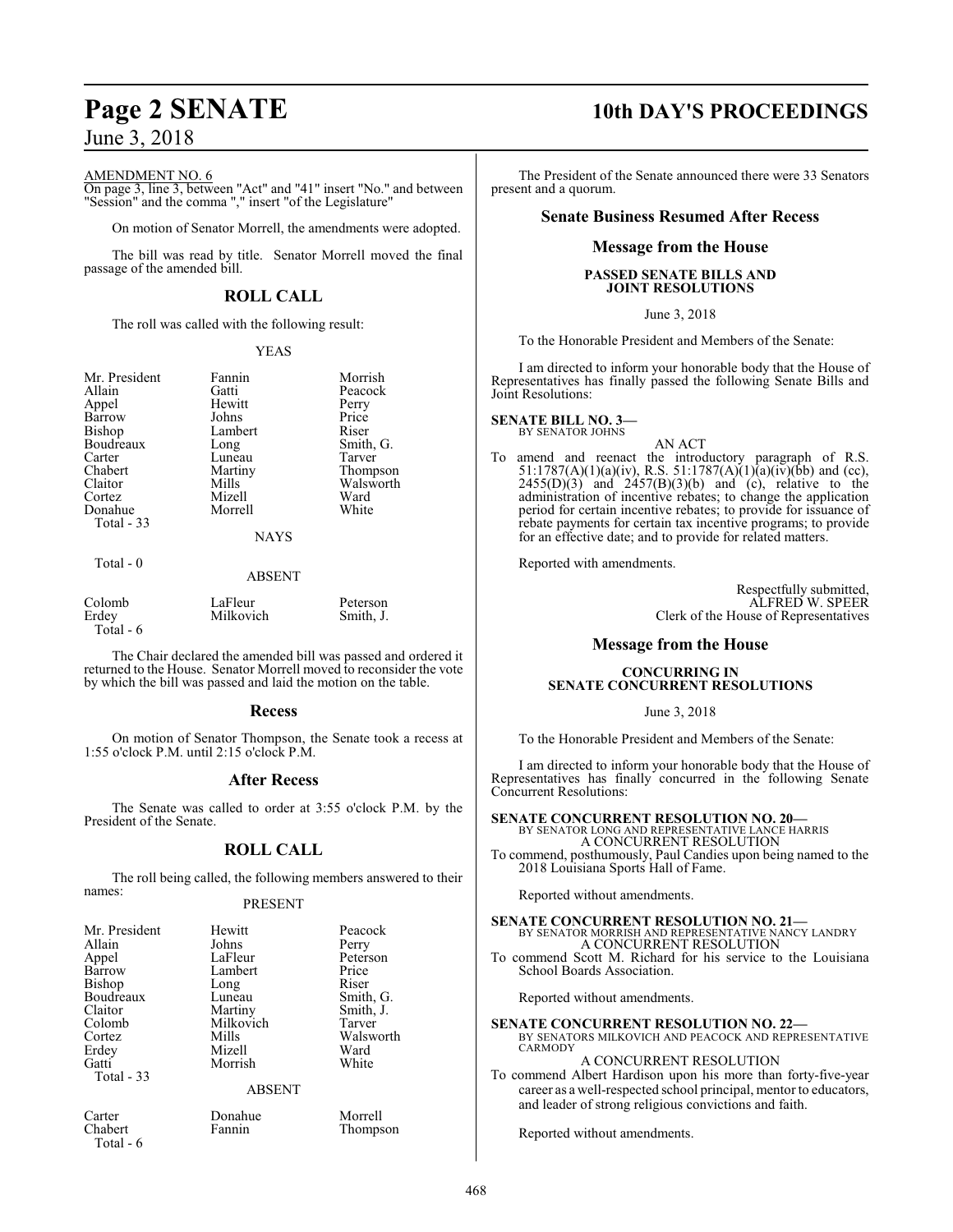## **10th DAY'S PROCEEDINGS Page 3 SENATE**

#### **SENATE CONCURRENT RESOLUTION NO. 23—**

BY SENATOR PETERSON AND REPRESENTATIVE DUPLESSIS A CONCURRENT RESOLUTION

To commend Lynda Woolard, president of the Independent Women's Organization in NewOrleans, for her service as president and on her achievements in supporting Democratic candidates as well as in lobbying the legislature on issues.

Reported without amendments.

Respectfully submitted, ALFRED W. SPEER Clerk of the House of Representatives

### **House Bills and Joint Resolutions on Third Reading and Final Passage, Resumed**

### **Rules Suspended**

Senator LaFleur asked for and obtained a suspension of the rules to take up bills out of their regular order.

#### **HOUSE BILL NO. 1—** BY REPRESENTATIVE HENRY

AN ACT

Making annual appropriations for Fiscal Year 2018-2019 for the ordinary expenses of the executive branch of state government, pensions, public schools, public roads, public charities, and state institutions and providing with respect to the expenditure ofsaid appropriations.

#### **Floor Amendments**

Senator Milkovich proposed the following amendments.

#### **SENATE FLOOR AMENDMENTS**

Amendments proposed by Senator Milkovich to Reengrossed House Bill No. 1 by Representative Henry

#### AMENDMENT NO. 1

On page 12, between lines 11 and 12, insert the following:

"Section 19. The number of filled positions for each agency of the Executive Branch shall not exceed the number of filled positions on July 1, 2018 with the following exceptions. The Executive Department may fill up to twelve additional positions during Fiscal Year 2018-2019. Each other state department unless specifically excepted may fill up to seven additional positions during Fiscal Year 2018-2019. The Department of Corrections Services and the Office of State Police shall not be impacted by the provisions in this section. The commissioner of administration is further authorized to reallocate positions between state departments. Based on the total state government savings from this hiring reduction, the commissioner of administration is authorized and directed to reduce the State General Fund (Direct) allocation contained in the appropriation herein by \$165,500,000. The commissioner of administration is further authorized and directed to adjust any other means of finance that would be affected by a reduction in State General Fund (Direct)."

Senator Milkovich moved the adoption of the amendments.

Senator Claitor objected.

# June 3, 2018

#### **ROLL CALL**

The roll was called with the following result:

#### YEAS

| Appel         | Mizell  | Walsworth |
|---------------|---------|-----------|
| Fannin        | Peacock |           |
| Milkovich     | Perry   |           |
| Total - 7     |         |           |
|               | NAYS    |           |
| Mr. President | Donahue | Morrish   |
| Allain        | Erdey   | Peterson  |
| Bishop        | Hewitt  | Price     |
| Boudreaux     | Johns   | Smith, G. |
| Carter        | Lambert | Smith, J. |
| Chabert       | Long    | Tarver    |
| Claitor       | Luneau  | Thompson  |
| Colomb        | Martiny | Ward      |
| Cortez        | Mills   | White     |
| Total - 27    |         |           |
|               | ABSENT  |           |
| Barrow        | LaFleur | Riser     |
| Gatti         | Morrell |           |
| Total - 5     |         |           |

The Chair declared the amendments were rejected.

#### **Floor Amendments**

Senator Milkovich proposed the following amendments.

#### **SENATE FLOOR AMENDMENTS**

Amendments proposed by Senator Milkovich to Reengrossed House Bill No. 1 by Representative Henry

#### AMENDMENT NO. 1

On page 12, between lines 11 and 12, insert the following:

"Section 19. All employees of the Executive Branch with an annual pay rate equal to or in excess of \$75,000 shall not receive a pay increase of any kind, including promotional and market rate adjustments, for Fiscal Year 2018-2019. Based on the total state government savings from this reduction in salary increases, the commissioner of administration is authorized and directed to reduce the State General Fund (Direct) allocation contained in the appropriation herein by \$8,450,000. The commissioner of administration is further authorized and directed to adjust any other means of finance that would be affected by a reduction in State General Fund (Direct)."

Senator Milkovich moved the adoption of the amendments.

Senator Claitor objected.

#### **ROLL CALL**

The roll was called with the following result:

#### YEAS

Allain Perry<br>
Milkovich White Milkovich Total - 4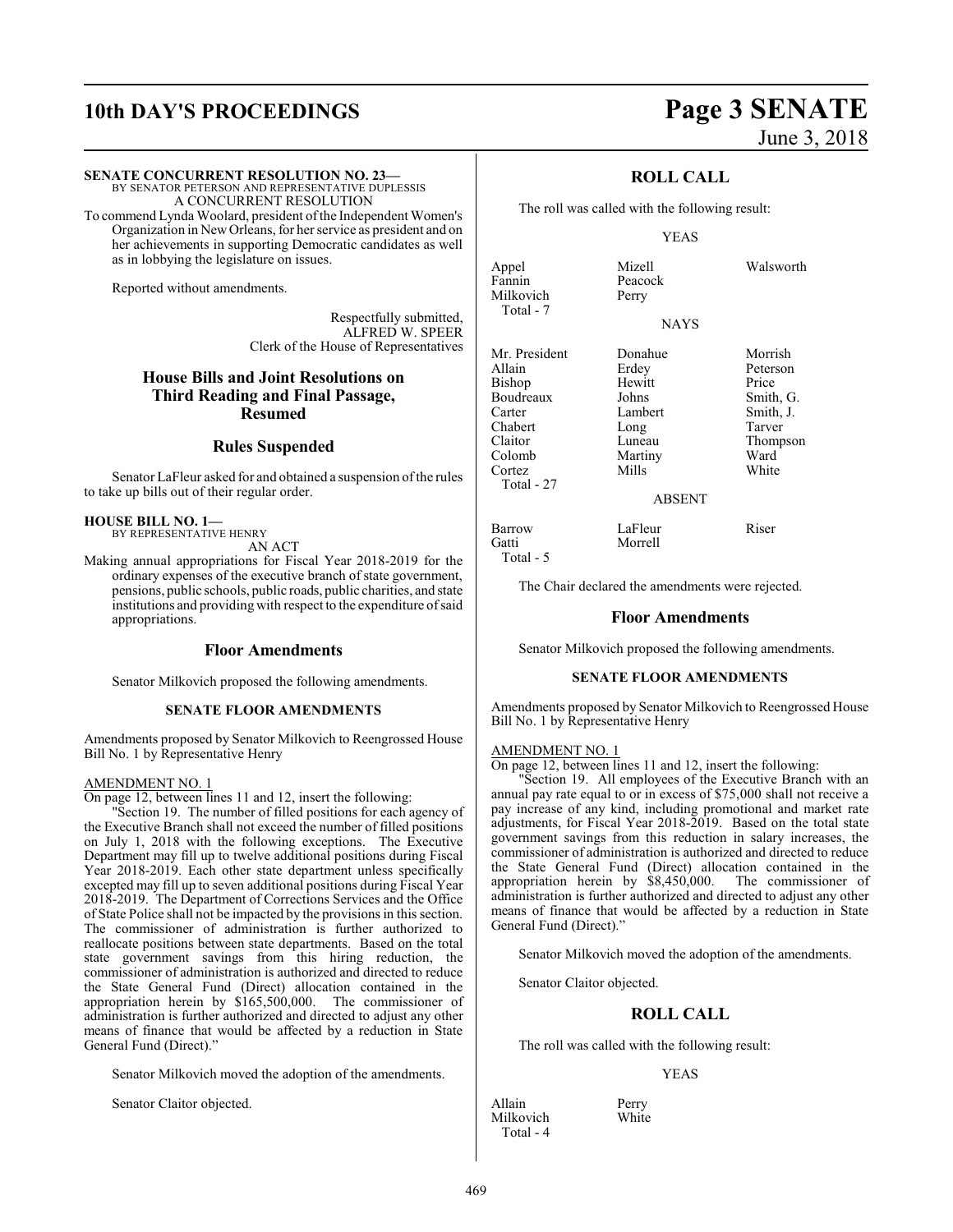#### NAYS

| Mr. President<br>Appel<br>Barrow<br>Bishop<br>Boudreaux<br>Carter<br>Chabert<br>Claitor<br>Cortez<br>Donahue<br>Erdey | Fannin<br>Hewitt<br>Johns<br>Lambert<br>Long<br>Luneau<br>Martiny<br>Mills<br>Mizell<br>Morrell<br>Morrish | Peacock<br>Peterson<br>Price<br>Riser<br>Smith, G.<br>Smith, J.<br>Tarver<br>Thompson<br>Walsworth<br>Ward |
|-----------------------------------------------------------------------------------------------------------------------|------------------------------------------------------------------------------------------------------------|------------------------------------------------------------------------------------------------------------|
| Total - 32                                                                                                            | <b>ABSENT</b>                                                                                              |                                                                                                            |
| Colomb<br>Total - 3                                                                                                   | Gatti                                                                                                      | LaFleur                                                                                                    |

The Chair declared the amendments were rejected.

#### **Floor Amendments**

Senator Milkovich proposed the following amendments.

#### **SENATE FLOOR AMENDMENTS**

Amendments proposed by Senator Milkovich to Reengrossed House Bill No. 1 by Representative Henry

#### AMENDMENT NO. 1

On page 12, between lines 11 and 12, insert the following:

"E. Notwithstanding the current lease agreement between Zelia, LLC and the Office Facilities Corporation, the commissioner of administration is hereby authorized and directed to eliminate state agency rental payments provided for those state agencies housed in Benson Tower.

Senator Milkovich moved the adoption of the amendments.

Senator Claitor objected.

#### **ROLL CALL**

The roll was called with the following result:

#### YEAS

| Claitor<br>Erdey<br>Fannin<br>Total - 9                                                                                         | Lambert<br>Long<br>Milkovich<br><b>NAYS</b>                                                                         | Mizell<br>Smith, J.<br>Tarver                                                     |
|---------------------------------------------------------------------------------------------------------------------------------|---------------------------------------------------------------------------------------------------------------------|-----------------------------------------------------------------------------------|
| Mr. President<br>Allain<br>Appel<br>Barrow<br><b>Bishop</b><br>Boudreaux<br>Carter<br>Chabert<br>Colomb<br>Cortez<br>Total - 28 | Donahue<br>Hewitt<br>Johns<br>Luneau<br>Martiny<br>Mills<br>Morrell<br>Morrish<br>Peacock<br>Perry<br><b>ABSENT</b> | Peterson<br>Price<br>Riser<br>Smith, G.<br>Thompson<br>Walsworth<br>Ward<br>White |

Gatti LaFleur Total - 2

The Chair declared the amendments were rejected.

## **Page 4 SENATE 10th DAY'S PROCEEDINGS**

#### **Floor Amendments**

Senator Milkovich proposed the following amendments.

#### **SENATE FLOOR AMENDMENTS**

Amendments proposed by Senator Milkovich to Reengrossed House Bill No. 1 by Representative Henry

#### AMENDMENT NO. 1

On page 12, between lines 11 and 12, insert the following: "Section 19. The state shall pay existing claims for motion

picture production tax credits that come due and payable in Fiscal Year 2018-2019 under the limitations of current statutory provisions. The Department of Economic Development shall issue no new certificates of eligibility for motion picture production tax credits in Fiscal Year 2018-2019."

Senator Milkovich moved the adoption of the amendments.

Senator Claitor objected.

#### **ROLL CALL**

The roll was called with the following result:

#### YEAS

| Appel<br>Cortez<br>Donahue<br>Fannin<br>Lambert<br>Total - 15                                          | Long<br>Milkovich<br>Mizell<br>Peacock<br>Perry<br><b>NAYS</b>                               | Smith, J.<br>Tarver<br>Thompson<br>Walsworth<br>White      |
|--------------------------------------------------------------------------------------------------------|----------------------------------------------------------------------------------------------|------------------------------------------------------------|
| Mr. President<br>Allain<br>Barrow<br>Bishop<br>Boudreaux<br>Carter<br>Chabert<br>Claitor<br>Total - 22 | Colomb<br>Erdey<br>Hewitt<br>Johns<br>Luneau<br>Martiny<br>Mills<br>Morrell<br><b>ABSENT</b> | Morrish<br>Peterson<br>Price<br>Riser<br>Smith, G.<br>Ward |
| Gatti                                                                                                  | LaFleur                                                                                      |                                                            |

Total - 2

The Chair declared the amendments were rejected.

#### **Floor Amendments**

Senator Milkovich proposed the following amendments.

#### **SENATE FLOOR AMENDMENTS**

Amendments proposed by Senator Milkovich to Reengrossed House Bill No. 1 by Representative Henry

#### AMENDMENT NO. 1

On page 43, between lines 20 and 21, insert the following: "The commissioner of administration is hereby authorized and directed to reduce the means of finance contained in this Schedule associated with expenses for consulting services, strategic marketing, advertising, and communications not to exceed \$4,371,739."

Senator Milkovich moved the adoption of the amendments.

Senator Morrell objected.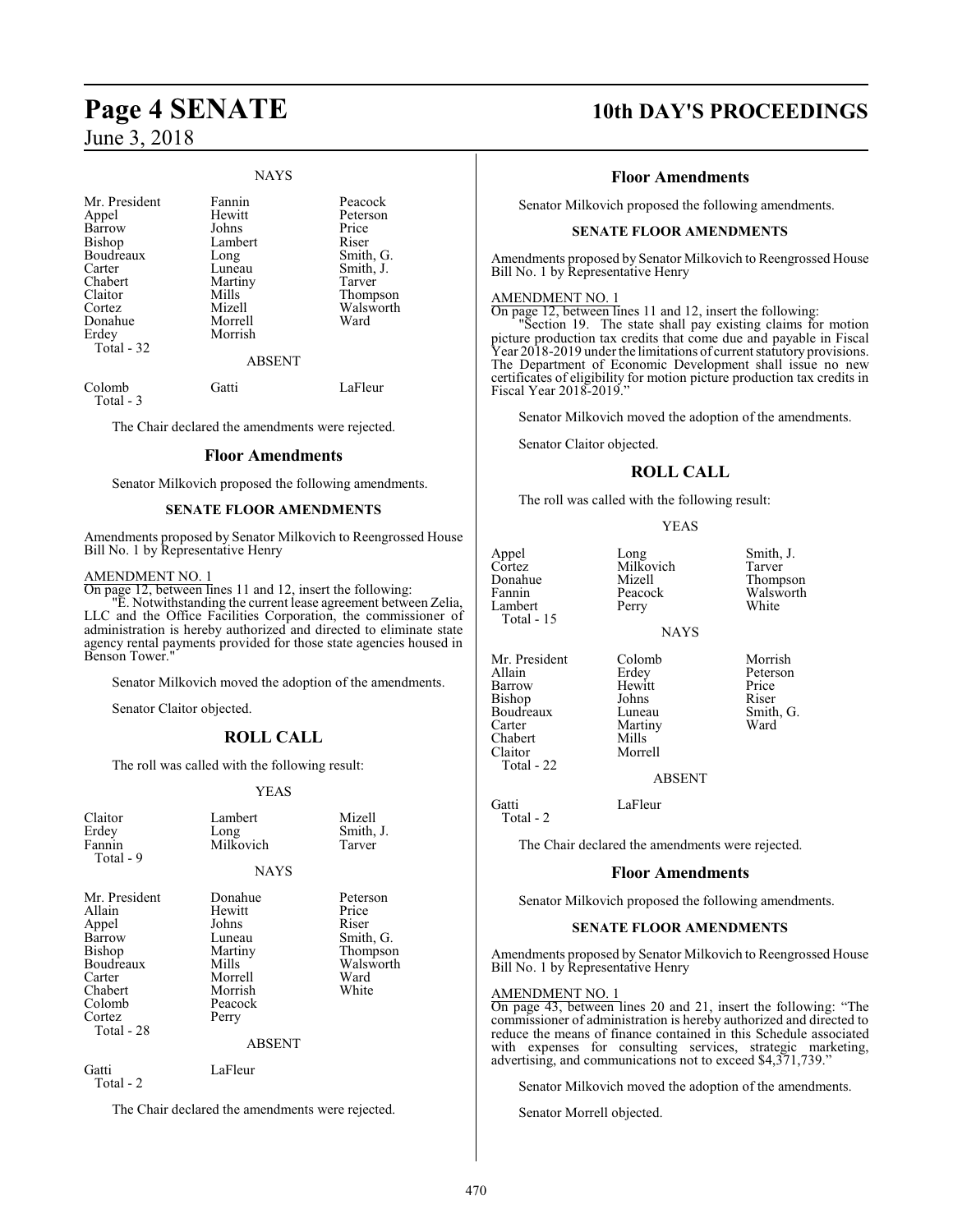## **10th DAY'S PROCEEDINGS Page 5 SENATE**

#### **ROLL CALL**

The roll was called with the following result:

#### YEAS

Smith, J. Walsworth

Peterson

| Barrow<br>Claitor<br>Cortez<br>Erdey<br>Fannin<br>Total - 14 | Lambert<br>Long<br>Milkovich<br>Mizell<br>Peacock<br><b>NAYS</b> | Perry<br>Riser<br>Smith<br>Wals |
|--------------------------------------------------------------|------------------------------------------------------------------|---------------------------------|
|                                                              |                                                                  |                                 |
| Mr. President<br>Allain                                      | Donahue<br>Hewitt                                                | Peter<br>Price                  |

| Allain          | Hewitt        | Price     |
|-----------------|---------------|-----------|
|                 | Johns         | Smith, G. |
| Appel<br>Bishop | Luneau        | Tarver    |
| Boudreaux       | Martiny       | Thompson  |
| Carter          | Mills         | Ward      |
| Chabert         | Morrell       | White     |
| Colomb          | Morrish       |           |
| Total - 23      |               |           |
|                 | <b>ABSENT</b> |           |
| Gatti           | LaFleur       |           |

Total - 2

The Chair declared the amendments were rejected.

#### **Floor Amendments**

Senator Milkovich proposed the following amendments.

#### **SENATE FLOOR AMENDMENTS**

Amendments proposed by Senator Milkovich to Reengrossed House Bill No. 1 by Representative Henry

#### AMENDMENT NO. 1

On page 84, at the end of line 43, insert the following: "Any negotiations by the department or a contractor on behalf of the department for supplemental rebates shall make reasonable efforts to negotiate supplemental drug rebates in an amount that would result in aggregate net ingredient costs equal to or lower than those offered to the United States Department of Veterans Affairs, the United States Department of Defense, the 340B Drug Pricing Program, or any other payer. Upon implementation of any laws or rules by the department that restores the department's direct receipt of any supplemental drug rebates that are presently being retained by a managed care organization or its pharmacy benefit manager, the department shall not replace or supplant to the managed care organization, or consider in rate setting, any amount of supplemental drug rebates returned to the state if the profits of the managed care organization or the parent company ofthe managed care organization exceeded fifty million dollars for the most recent fiscal year reporting period as identified by the department or a contractor on behalf of the department determining actuarial soundness for establishment of per member per month rate setting.

Senator Milkovich moved the adoption of the amendments.

Senator Colomb objected.

#### **ROLL CALL**

The roll was called with the following result:

#### YEAS

| Morrish   |
|-----------|
| Perry     |
| Riser     |
| Smith, G. |
|           |

## Cortez Milkovich<br>
Donahue Mills Erdey Total - 24 Mr. President Hewitt Price<br>Carter Johns Smith Carter Johns Smith, J. Chabert Peacock<br>Colomb Peterson Total - 11

Claitor Martiny Tarver<br>
Cortez Milkovich Thompson Mills Walsworth<br>
Mizell Ward

NAYS

Peterson

June 3, 2018

ABSENT

Allain LaFleur<br>Gatti Morrell Total - 4

The Chair declared the amendments were adopted.

Morrell

#### **Floor Amendments**

Senator Milkovich proposed the following amendments.

#### **SENATE FLOOR AMENDMENTS**

Amendments proposed by Senator Milkovich to Reengrossed House Bill No. 1 by Representative Henry

#### AMENDMENT NO. 1

On page 86, after line 46, insert the following: "The commissioner of administration is hereby authorized and directed to adjust the means of financing for this agency by reducing the appropriation out of the State General Fund (Direct) by \$2,858,689, the State General Fund by Statutory Dedications out of the Medicaid Trust Fund for the Elderly by \$17,286,599, and Federal Funds by \$36,875,057 for the nursing home reimbursement rate rebasing in Fiscal Year 2018-2019 in the Payments to Private Providers Program."

Senator Milkovich moved the adoption of the amendments.

Senator Carter objected.

#### **ROLL CALL**

The roll was called with the following result:

#### YEAS

| Appel<br>Claitor<br>Total - 6                                                                                             | Cortez<br>Lambert                                                                                               | Milkovich<br>Mizell                                                                                      |
|---------------------------------------------------------------------------------------------------------------------------|-----------------------------------------------------------------------------------------------------------------|----------------------------------------------------------------------------------------------------------|
|                                                                                                                           | <b>NAYS</b>                                                                                                     |                                                                                                          |
| Mr. President<br>Allain<br>Barrow<br>Bishop<br>Boudreaux<br>Carter<br>Chabert<br>Colomb<br>Donahue<br>Erdev<br>Total - 30 | Fannin<br>Hewitt<br>Johns<br>Long<br>Luneau<br>Martiny<br>Mills<br>Morrell<br>Morrish<br>Perry<br><b>ABSENT</b> | Peterson<br>Price<br>Riser<br>Smith, G.<br>Smith, J.<br>Tarver<br>Thompson<br>Walsworth<br>Ward<br>White |
| Gatti<br>Total - 3                                                                                                        | LaFleur                                                                                                         | Peacock                                                                                                  |

The Chair declared the amendments were rejected.

471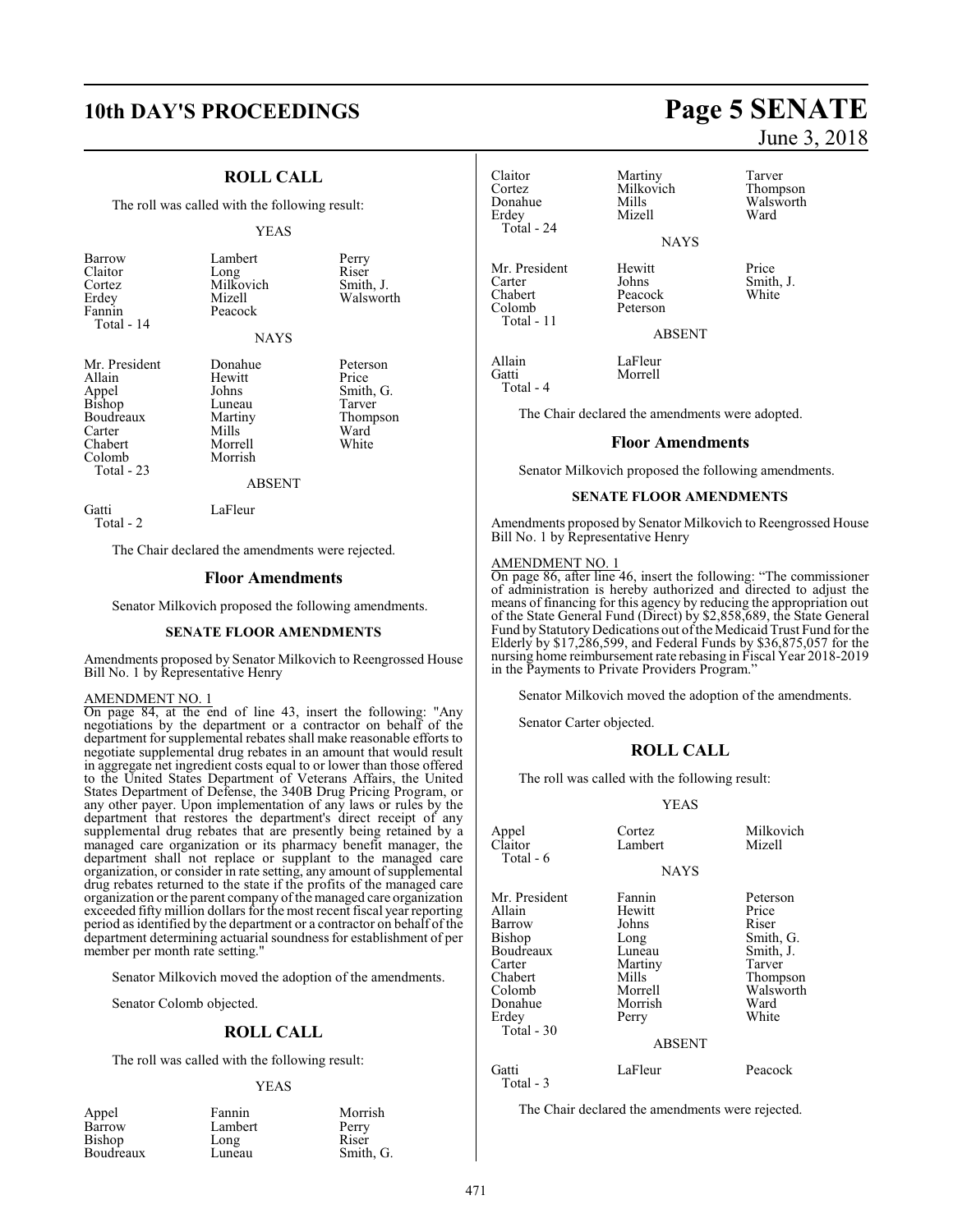#### **Floor Amendments**

Senator Milkovich proposed the following amendments.

#### **SENATE FLOOR AMENDMENTS**

Amendments proposed by Senator Milkovich to Reengrossed House Bill No. 1 by Representative Henry

#### AMENDMENT NO. 1

On page 124, between lines 40 and 41, insert the following: "The Commissioner of Administration is hereby authorized and directed to reduce state general fund appropriated herein for Schedule 19-600 Louisiana State University Board of Supervisors by \$20,000,000."

Senator Milkovich moved the adoption of the amendments.

Senator Claitor objected.

#### **ROLL CALL**

The roll was called with the following result:

#### YEAS

Milkovich Smith, J. Total - 2

### NAYS

Peacock<br>Perry

Peterson<br>Price

Smith, G. Tarver Thompson Walsworth<br>Ward

White

| Mr. President | Erdey         | Peaco  |
|---------------|---------------|--------|
| Allain        | Fannin        | Perry  |
| Appel         | Hewitt        | Peters |
| Barrow        | Johns         | Price  |
| Bishop        | Lambert       | Riser  |
| Boudreaux     | Long          | Smith  |
| Carter        | Luneau        | Tarve  |
| Chabert       | Martiny       | Thom   |
| Claitor       | Mills         | Walsy  |
| Colomb        | Mizell        | Ward   |
| Cortez        | Morrell       | White  |
| Donahue       | Morrish       |        |
| Total - 35    |               |        |
|               | <b>ABSENT</b> |        |
|               |               |        |

Gatti LaFleur Total - 2

The Chair declared the amendments were rejected.

#### **Floor Amendments**

Senator Milkovich proposed the following amendments.

#### **SENATE FLOOR AMENDMENTS**

Amendments proposed by Senator Milkovich to Reengrossed House Bill No. 1 by Representative Henry

#### AMENDMENT NO. 1

On page 145, between lines 8 and 9, insert the following: "The commissioner of administration is hereby authorized and directed to reduce the means of finance contained in this Schedule from Discretionary State General Fund (Direct) by \$50,000,000. The commissioner of administration is further authorized and directed to adjust any other means of finance contained in this Schedule that would be affected by a reduction in State General Fund (Direct)."

## **Page 6 SENATE 10th DAY'S PROCEEDINGS**

Senator Milkovich moved the adoption of the amendments.

Senator Claitor objected.

### **ROLL CALL**

The roll was called with the following result:

YEAS

**NAYS** 

Milkovich Total - 1

Mr. President Erdey Peacock<br>Allain Fannin Perry Allain Fannin<br>Appel Hewitt Barrow Bishop Lambert Riser Boudreaux Long Smith, G. Carter Luneau Smith, J.<br>Chabert Martiny Tarver

Cortez Morrell Ward Donahue Total - 36

Hewitt Peterson<br>Johns Price Claitor Mills Thompson<br>Colomb Mizell Walsworth Mizell Walsworth<br>
Morrell Ward

ABSENT

Gatti LaFleur

Martiny

Total - 2

The Chair declared the amendments were rejected.

#### **Floor Amendments**

Senator LaFleur proposed the following amendments.

#### **SENATE FLOOR AMENDMENTS**

Amendments proposed by Senator LaFleur to Reengrossed House Bill No. 1 by Representative Henry

#### AMENDMENT NO. 1

In Senate Committee Amendment No. 7, proposed by the Senate Committee on Finance and adopted by the Senate on June 2, 2018, on page 2, line 22, between "for" and "salaries" insert "operating services, and"

#### AMENDMENT NO. 2

In Senate Committee Amendment No. 7, proposed by the Senate Committee on Finance and adopted by the Senate on June 2, 2018, on page 2, line 24, delete "\$1,735,104" and insert "\$2,135,104"

#### AMENDMENT NO. 3

In Seate Committee Amendment No. 15, proposed by the Senate Committee on Finance and adopted by the Senate on June 2, 2018, on page 3, delete line 17, and insert "upon the enactment of action taken to raise revenues in the 2018 Second Extraordinary"

#### AMENDMENT NO. 4

In Senate Committee Amendment No. 15, proposed by the Senate Committee on Finance and adopted by the Senate on June 2, 2018, on page 3, delete lines 25 through 41, and insert the following:

| "Department of State" | 534,262) |
|-----------------------|----------|
| Department of Justice | 296,630) |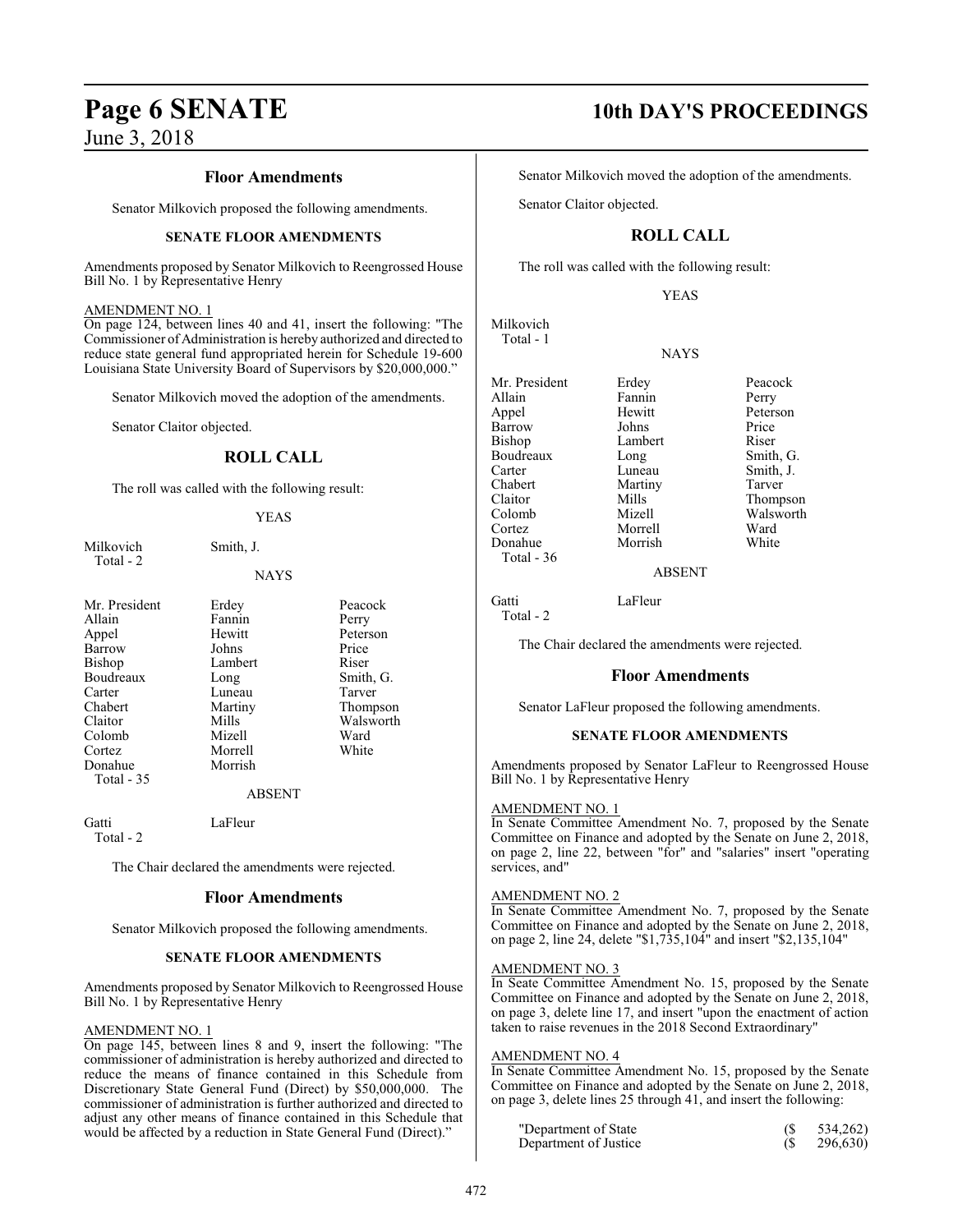## **10th DAY'S PROCEEDINGS Page 7 SENATE**

# June 3, 2018

| Office of the Lieutenant Governor                                  | $($ \$                    | 15,345)        | <b>AMENDME</b>              |
|--------------------------------------------------------------------|---------------------------|----------------|-----------------------------|
| Department of Agriculture and Forestry                             | $($ \$                    | 265,542)       | In Senate C                 |
| Department of Economic Development                                 | $($ \$                    | 356,494)       | Committee c                 |
| Department of Culture, Recreation                                  |                           |                | on page 7, be               |
| and Tourism                                                        | $($ \$                    | 555,034)       |                             |
| Department of Public Safety and Corrections                        |                           |                | $"14-474$ W                 |
| <b>Correction Services</b>                                         | $($ \$                    | 1,610,213      |                             |
| Youth Services                                                     | $\overline{\mathfrak{s}}$ | 1,814,963)     | <b>EXPENDIT</b>             |
| Department of Natural Resources                                    | Ì\$                       | 173,920)       | Office of Wo                |
| Louisiana Workforce Commission                                     | $\zeta$                   | 147,668)       | for Louisian                |
| Department of Civil Service                                        | Ì\$                       | 99,954)        |                             |
| Special Schools and Commissions                                    | $\zeta$                   | 806,051)       |                             |
| Department of Education                                            | $($ \$                    | 2,209,305)     |                             |
| Other Requirements                                                 |                           | (\$1,905,777)" | <b>MEANS OF</b>             |
|                                                                    |                           |                | <b>State Genera</b>         |
| <b>AMENDMENT NO. 5</b>                                             |                           |                | Federal Fund                |
| In Senate Committee Amendment No. 15, proposed by the Senate       |                           |                |                             |
| Committee on Finance and adopted by the Senate on June 2, 2018, on |                           |                |                             |
| page 4, line 3, delete "\$342,000" and insert "\$343,000."         |                           |                |                             |
|                                                                    |                           |                | AMENDME                     |
| AMENDMENT NO. 6                                                    |                           |                | In Senate Co                |
| In Senate Committee Amendment No. 15, proposed by the Senate       |                           |                | Committee o                 |
| Committee on Finance and adopted by the Senate on June 2, 2018, on |                           |                | on page 7, li               |
| page 4, line 7, delete "\$8,557,000" and insert "\$4,557,000"      |                           |                |                             |
|                                                                    |                           |                | AMENDME                     |
| <b>AMENDMENT NO. 7</b>                                             |                           |                | In Senate Co                |
| In Senate Committee Amendment No. 15, proposed by the Senate       |                           |                | Committee o                 |
|                                                                    |                           |                |                             |
| Committee on Finance and adopted by the Senate on June 2, 2018, on |                           |                | on page 7, b                |
| page 4, between lines 19 and 20, insert:                           |                           |                |                             |
|                                                                    |                           |                | "Payable out                |
| "Payable out of the State General Fund (Direct)                    |                           |                | to the Office               |
| to the Secretary of State for the Elections Program                |                           |                | Program for                 |
| to restore step increases for Registrars of Voters                 | \$                        | 480,000"       |                             |
|                                                                    |                           |                | <b>AMENDME</b>              |
| <b>AMENDMENT NO. 8</b>                                             |                           |                | In Senate Co                |
| In Senate Committee Amendment No. 15, proposed by the Senate       |                           |                | Committee o                 |
| Committee on Finance and adopted by the Senate on June 2, 2018, on |                           |                | on page 7, b                |
| page 4, between lines 24 and 25, insert:                           |                           |                |                             |
|                                                                    |                           |                | "19-620 UN                  |
| "Payable out of the State General Fund (Direct)                    |                           |                | Sυ                          |
| to the Office of the Attorney General to                           |                           |                |                             |
| restore a five-percent reduction to expenses                       | \$                        | 869,649"       | Payable out                 |
|                                                                    |                           |                | to the Unive                |
| <b>AMENDMENT NO. 9</b>                                             |                           |                | for allocation              |
| In Senate Committee Amendment No. 15, proposed by the Senate       |                           |                |                             |
| Committee on Finance and adopted by the Senate on June 2, 2018, on |                           |                | <b>AMENDME</b>              |
| page 5, between lines 1 and 2, insert:                             |                           |                | In Senate Co                |
|                                                                    |                           |                | Committee o                 |
| "05-252 OFFICE OF BUSINESS DEVELOPMENT                             |                           |                | on page 7, b                |
|                                                                    |                           |                |                             |
| Payable out of the State General Fund (Direct)                     |                           |                | "19-653 LO                  |
| to the Office of Business Development for the                      |                           |                | VI                          |
| Business Development Program to restore funding                    |                           |                |                             |
| to the Matching Grants Program                                     | \$                        | 1,360,000"     | Payable out                 |
|                                                                    |                           |                | to the Louisi               |
| <b>AMENDMENT NO. 10</b>                                            |                           |                | Visually Imp                |
| In Senate Committee Amendment No. 15, proposed by the Senate       |                           |                | Shared Servi                |
| Committee on Finance and adopted by the Senate on June 2, 2018, on |                           |                | and Repairs                 |
| page 6, between lines 39 and 40, insert the following:             |                           |                |                             |
|                                                                    |                           |                | 19-657<br>JЦ                |
| "11-432 OFFICE OF CONSERVATION                                     |                           |                | M.                          |
|                                                                    |                           |                |                             |
| Payable out of the State General Fund (Direct)                     |                           |                | Payable out                 |
|                                                                    |                           |                |                             |
| to the Oil and Gas Regulatory Program for the                      |                           |                | to the Jimmy<br>Math, Scien |
| Legacy Site Remediation Program, including                         | \$                        |                |                             |
| two $(2)$ positions                                                |                           | 280,000"       | position and                |
|                                                                    |                           |                |                             |
|                                                                    |                           |                |                             |

#### ENT NO. 11

In Senate Committee Amendment No. 15, proposed by the Senate Committee on Finance and adopted by the Senate on June 2, 2018, etween lines 3 and 4, insert the following:

#### "**14-474 WORKFORCE SUPPORT AND TRAINING**

#### EXPENDITURES:

| Office of Workforce Development Program<br>for Louisiana Rehabilitation Services activities | 4,694,836              |
|---------------------------------------------------------------------------------------------|------------------------|
| <b>TOTAL EXPENDITURES</b>                                                                   | 4,694,836              |
| <b>MEANS OF FINANCE:</b><br>State General Fund (Direct)<br><b>Federal Funds</b>             | 1,000,000<br>3,694,836 |
| TOTAL MEANS OF FINANCING \$                                                                 | 4.694.836"             |

#### ENT NO. 12

In Senate Committee Amendment No.15, proposed by the Senate Committee on Finance and adopted by the Senate on June 2, 2018, ne 18, delete "for" and insert "to"

#### INT NO. 13

ommittee Amendment No. 15, proposed by the Senate on Finance and adopted by the Senate on June 2, 2018, etween lines 20 and 21, insert the following:

of the State General Fund (Direct) of Student Financial Assistance the Go Grant Program  $$ 1,000,000"$ 

#### ENT NO. 14

ommittee Amendment No. 15, proposed by the Senate on Finance and adopted by the Senate on June 2, 2018, etween lines 24 and 25, insert the following:

#### "**19-620 UNIVERSITY OF LOUISIANA BOARD OF SPERVISORS**

of the State General Fund (Direct) rsity of Louisiana Board of Supervisors<br>n to Grambling State University  $\qquad \quad \ \$  1,500,000" n to Grambling State University

#### $ENT$  NO. 15

 $\overline{\text{Dmm}}$  In Senate Amendment No. 15, proposed by the Senate on Finance and adopted by the Senate on June 2, 2018, etween lines 28 and 29, insert:

#### "**19-653 LOUISIANA SCHOOLS FOR THE DEAF AND ISUALLY IMPAIRED**

of the State General Fund (Direct) iana Schools for the Deaf and vaired for the Administration and ices Program for Acquisitions  $$ 1,040,000$ 

#### **19-657 JIMMY D. LONG, SR. LOUISIANA SCHOOL FOR MATH, SCIENCE, AND THE ARTS**

| Payable out of the State General Fund (Direct) |    |         |
|------------------------------------------------|----|---------|
| to the Jimmy D. Long, Sr. Louisiana School for |    |         |
| Math, Science, and the Arts for one vacant     |    |         |
| position and for building maintenance          | -S | 190,000 |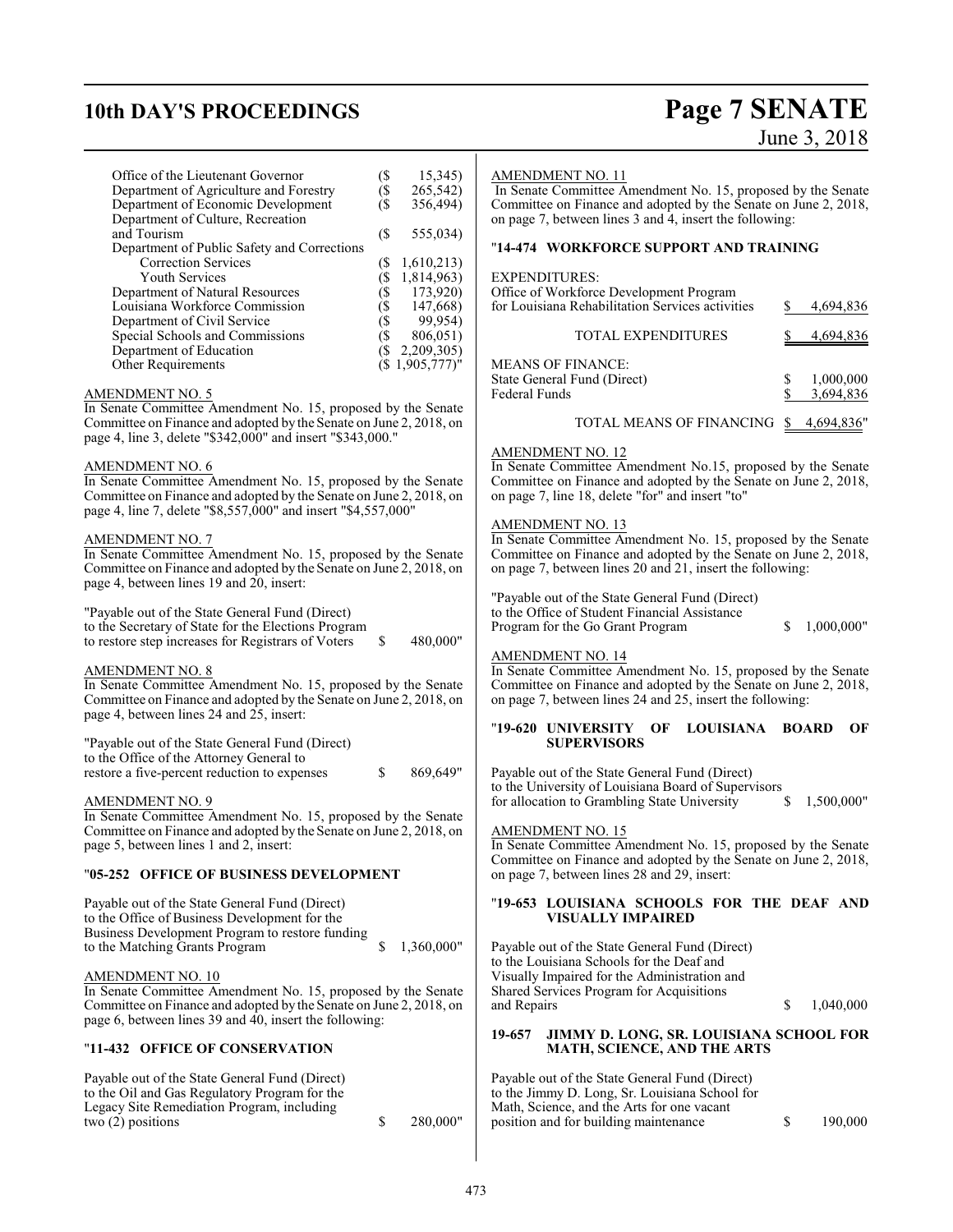# **Page 8 SENATE**<br>June 3, 2018

## **10th DAY'S PROCEEDINGS**

| 19-658                    | <b>THRIVE ACADEMY</b>                                                                                                                                                                                                          |                  | to the Department of Culture, Recreation and<br>Tourism for restoration of funding                                        | \$<br>900,000"   |
|---------------------------|--------------------------------------------------------------------------------------------------------------------------------------------------------------------------------------------------------------------------------|------------------|---------------------------------------------------------------------------------------------------------------------------|------------------|
|                           | Payable out of the State General Fund (Direct)<br>to Thrive Academy for expenses related to<br>an additional grade level                                                                                                       | \$<br>860,000    | <b>AMENDMENT NO. 22</b><br>On page 77, between lines 22 and 23, insert the following:                                     |                  |
| 19-662                    | <b>LOUISIANA EDUCATIONAL TELEVISION</b><br><b>AUTHORITY</b>                                                                                                                                                                    |                  | "Payable out of the State General Fund (Direct)<br>to the Office of Juvenile Justice for operating<br>expenses            | \$<br>500,000"   |
|                           | Payable out of the State General Fund (Direct)<br>to the Louisiana Educational Television Authority<br>for hardware repairs and maintenance<br>of broadcasting equipment                                                       | \$<br>270,000    | <b>AMENDMENT NO. 23</b><br>On page 86, line 37, delete "disabled providing complex medical<br>and" and insert "disabled." |                  |
| 19-666                    | <b>BOARD OF ELEMENTARY AND SECONDARY</b><br><b>EDUCATION</b>                                                                                                                                                                   |                  | <b>AMENDMENT NO. 24</b><br>On page 86, delete line 38                                                                     |                  |
|                           | Payable out of the State General Fund (Direct)<br>to the Board of Elementary and Secondary<br>Education for expenses related to one                                                                                            |                  | <b>AMENDMENT NO. 25</b><br>On page 123, line 42, delete "\$13,000,000" and insert "\$14,000,000"                          |                  |
| vacant position<br>19-673 | NEW ORLEANS CENTER FOR THE                                                                                                                                                                                                     | \$<br>50,000     | <b>AMENDMENT NO. 26</b><br>On page 122, line 27, delete "\$26,429,108" and insert "\$28,429,108"                          |                  |
|                           | <b>CREATIVE ARTS</b>                                                                                                                                                                                                           |                  | <b>AMENDMENT NO. 27</b><br>On page 139, between lines 31 and 32, insert the following:                                    |                  |
|                           | Payable out of the State General Fund (Direct)<br>to the New Orleans Center for the Creative Arts<br>for operating services and building maintenance                                                                           | \$<br>290,000"   | "Payable out of the State General Fund (Direct)<br>for expenses                                                           | \$<br>417,607"   |
|                           | <b>AMENDMENT NO. 16</b><br>In Senate Committee Amendment No. 15, proposed by the Senate<br>Committee on Finance and adopted by the Senate on June 2, 2018, on                                                                  |                  | <b>AMENDMENT NO. 28</b><br>On page 141, between lines 27 and 28, insert the following:                                    |                  |
|                           | page 7, delete lines 38 through 40                                                                                                                                                                                             |                  | "Payable out of the State General Fund (Direct)<br>for expenses                                                           | \$<br>97,333"    |
|                           | <b>AMENDMENT NO. 17</b><br>In Senate Committee Amendment No. 15, proposed by the Senate<br>Committee on Finance and adopted by the Senate on June 2, 2018, on<br>page 8, at the end of line 2, delete "\$8,357,204" and insert |                  | <b>AMENDMENT NO. 29</b><br>On page 142, between lines 14 and 15, insert the following:                                    |                  |
| "\$7,589,213"             |                                                                                                                                                                                                                                |                  | "Payable out of the State General Fund (Direct)<br>for expenses                                                           | \$<br>57,254"    |
|                           | <b>AMENDMENT NO. 18</b><br>On page 17, between lines 32 and 33, insert the following:                                                                                                                                          |                  | <b>AMENDMENT NO. 30</b><br>On page 143, between lines 7 and 8, insert the following:                                      |                  |
|                           | "Payable out of State General Fund by<br>Statutory Dedications from the Overcollections<br>Fund to the Executive Administration Program<br>for LaGOV enterprise resource project                                               | \$<br>3,349,649" | "Payable out of the State General Fund (Direct)<br>for expenses                                                           | \$<br>105,634"   |
|                           | <b>AMENDMENT NO. 19</b><br>On page 21, between lines 8 and 9, insert the following:                                                                                                                                            |                  | <b>AMENDMENT NO. 31</b><br>On page 144, between lines 17 and 18, insert the following:                                    |                  |
|                           | "Payable out of State General Fund (Direct)                                                                                                                                                                                    |                  | "Payable out of the State General Fund (Direct)<br>for expenses                                                           | \$<br>15,395"    |
| Military Department       | to the Military Affairs Program for<br>market rate adjustments for authorized<br>unclassified personnel within the                                                                                                             | \$<br>1,022,382" | <b>AMENDMENT NO. 32</b><br>On page 145, between lines 7 and 8, insert the following:                                      |                  |
|                           | <u>AMENDMENT NO. 20</u><br>On page 22, between lines 7 and 8, insert the following:                                                                                                                                            |                  | "Payable out of the State General Fund (Direct)<br>for expenses                                                           | \$<br>112,828"   |
|                           | "Payable out of the State General Fund (Direct)                                                                                                                                                                                |                  | <b>AMENDMENT NO. 33</b><br>On page 146, between lines 31 and 32, insert the following:                                    |                  |
|                           | to the Louisiana Public Defender Board Program<br>for indigent defense and survivor benefits                                                                                                                                   | \$<br>1,500,000" | "Payable out of the State General Fund (Direct)<br>for expenses                                                           | \$<br>2,209,305" |
|                           | <u>AMENDMENT NO. 21</u><br>On page 52, between lines 20 and 21, insert the following:                                                                                                                                          |                  | <b>AMENDMENT NO. 34</b><br>On page 149, between lines 27 and 28, insert the following:                                    |                  |
|                           | "Payable out of the State General Fund (Direct)                                                                                                                                                                                |                  |                                                                                                                           |                  |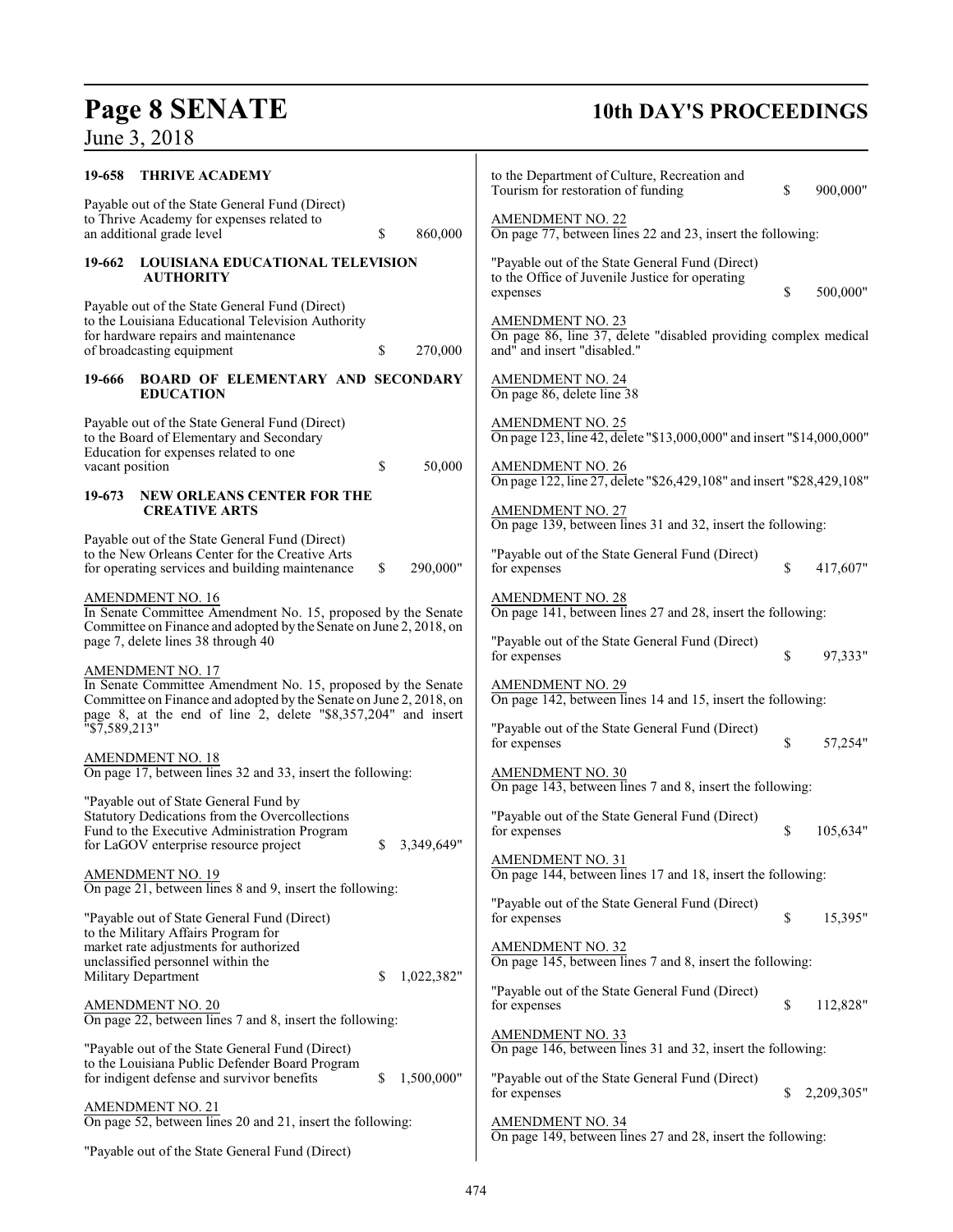## **10th DAY'S PROCEEDINGS Page 9 SENATE**

# June 3, 2018

"The commissioner of administration is hereby authorized and directed to reduce the means of finance from State General Fund (Direct) in Schedule 19-695 Minimum Foundation Program by  $(S10,000,000)$ ."

#### AMENDMENT NO. 35

On page 175, between lines 40 and 41, insert the following:

"Notwithstanding any provision of law to the contrary, the state treasurer is hereby authorized and directed to deposit into the state general fund the proceeds to be received in Fiscal Year 2018-2019 from the settlement, judgment, or final disposition of the state's economic damage claims fromthe Deepwater Horizon litigation. The state treasurer is hereby authorized and directed to transfer and deposit the amount of \$5,330,000 from the state general fund to the Health Trust Fund and \$1,777,820 to the Medicaid Trust Fund for the Elderly. The state treasurer shall not deposit any proceeds to be received in Fiscal Year 2018-2019 into the Deepwater Horizon Economic Damages Collection Fund."

Senator LaFleur moved the adoption of the amendments.

Senator Fannin objected.

#### **ROLL CALL**

The roll was called with the following result:

#### YEAS

| Mr. President | Donahue     | Morrell   |
|---------------|-------------|-----------|
| Allain        | Gatti       | Morrish   |
| Appel         | Hewitt      | Perry     |
| Barrow        | Johns       | Peterson  |
| Bishop        | LaFleur     | Price     |
| Boudreaux     | Lambert     | Smith, G. |
| Carter        | Long        | Smith, J. |
| Chabert       | Luneau      | Tarver    |
| Claitor       | Martiny     | Thompson  |
| Colomb        | Milkovich   | Ward      |
| Cortez        | Mills       | White     |
| Total - 33    |             |           |
|               | <b>NAYS</b> |           |
| Erdey         | Mizell      | Riser     |
| Fannin        | Peacock     | Walsworth |
| Total - 6     |             |           |

ABSENT

Total - 0

The Chair declared the amendments were adopted.

#### **Floor Amendments**

Senator LaFleur proposed the following amendments.

#### **SENATE FLOOR AMENDMENTS**

Amendments proposed by Senator LaFleur to Reengrossed House Bill No. 1 by Representative Henry

#### AMENDMENT NO. 1

In Senate Committee Amendment No. 4, proposed by the Senate Committee on Finance and adopted by the Senate on June 2, 2018, on page 1, line 15, change "41" to "42"

#### AMENDMENT NO. 2

Delete Senate Floor Amendment No. 20 in set number GASCONR 292 proposed by Senator LaFleur and adopted by the Senate on June 3, 2018.

#### AMENDMENT NO. 3

On page 175, line 22, delete "\$52,515,351" and insert "\$54,015,351"

AMENDMENT NO. 4 On page 175, line 26, delete "\$52,515,351" and insert "\$54,015,351"

AMENDMENT NO. 5 On page 175, line 31, delete "\$52,515,351" and insert "\$54,015,351"

#### AMENDMENT NO. 6

On page 175, line 33, delete "\$52,515,351" and insert "\$54,015,351"

On motion of Senator LaFleur, the amendments were adopted.

The bill was read by title. Senator LaFleur moved the final passage of the amended bill.

#### **ROLL CALL**

The roll was called with the following result:

#### YEAS

| Mr. President | Fannin      | Peacock   |
|---------------|-------------|-----------|
| Allain        | Gatti       | Perry     |
| Appel         | Hewitt      | Peterson  |
| Barrow        | Johns       | Price     |
| <b>Bishop</b> | LaFleur     | Riser     |
| Boudreaux     | Lambert     | Smith, G. |
| Carter        | Long        | Smith, J. |
| Chabert       | Luneau      | Tarver    |
| Claitor       | Martiny     | Thompson  |
| Colomb        | Mills       | Walsworth |
| Cortez        | Mizell      | Ward      |
| Donahue       | Morrell     | White     |
| Erdey         | Morrish     |           |
| Total - 38    |             |           |
|               | <b>NAYS</b> |           |
| Milkovich     |             |           |
| Total - 1     | ABSENT      |           |

Total - 0

The Chair declared the amended bill was passed and ordered it returned to the House. Senator LaFleur moved to reconsider the vote by which the bill was passed and laid the motion on the table.

## **HOUSE BILL NO. 29—** BY REPRESENTATIVE HENRY

#### AN ACT

To appropriate funds and to make certain reductions from certain sources to be allocated to designated agencies and purposes in specific amounts for the making of supplemental appropriations and reductions for said agencies and purposes for Fiscal Year 2017-2018; to provide for an effective date; and to provide for related matters.

#### **Floor Amendments**

Senator LaFleur proposed the following amendments.

#### **SENATE FLOOR AMENDMENTS**

Amendments proposed by Senator LaFleur to Engrossed House Bill No. 29 by Representative Henry

#### AMENDMENT NO. 1

In Senate Committee Amendment No. 1, proposed by the Senate Committee on Finance and adopted by the Senate on June 2, 2018, on page 1, between lines 5 and  $6$ , insert the following: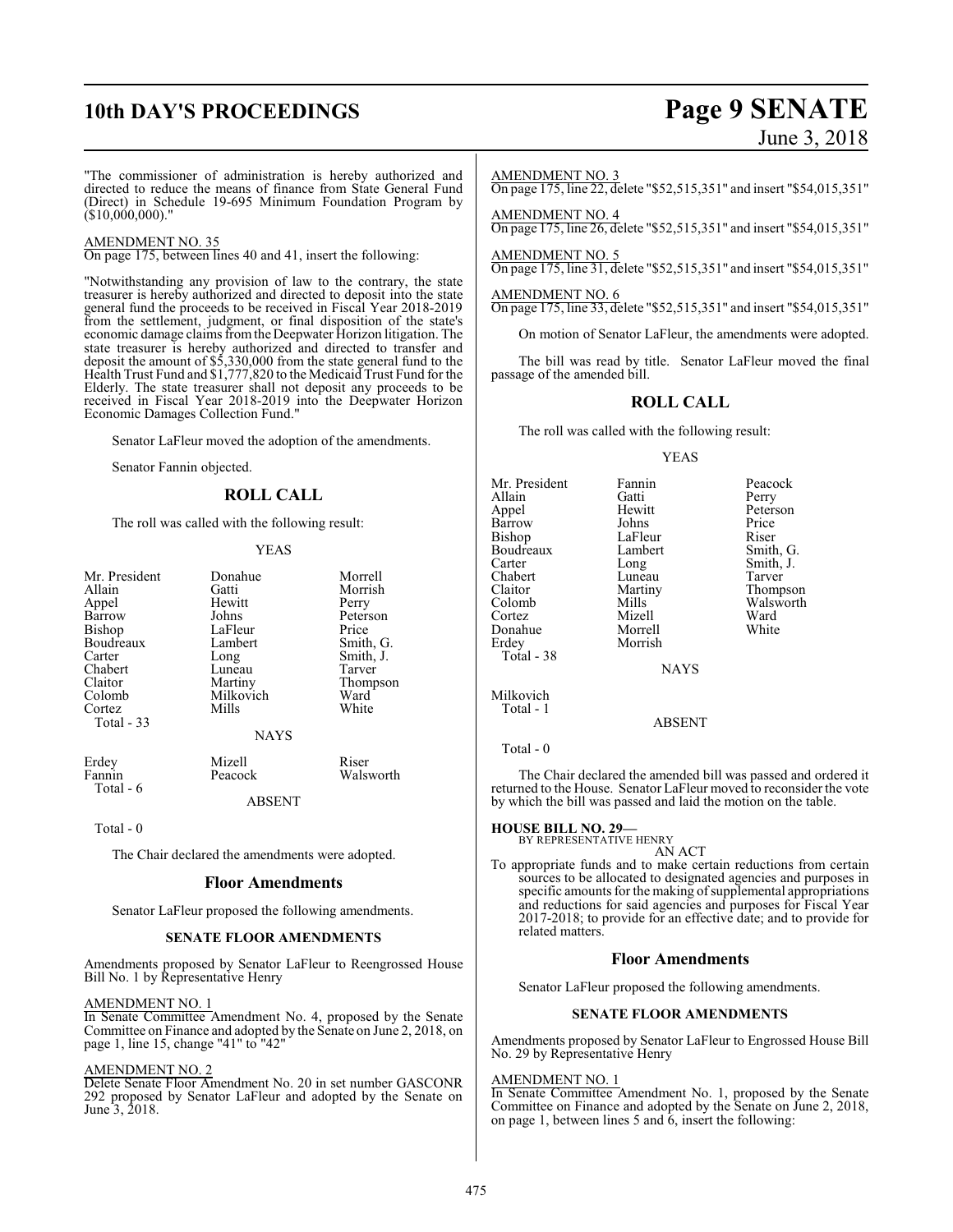#### "**01-107 DIVISION OF ADMINISTRATION**

Payable out of State General Fund (Direct) to the Executive Administration Program for LaGOV enterprise resource project \$4,000,000"

#### AMENDMENT NO. 2

In Senate Committee Amendment No. 2, proposed by the Senate Committee on Finance and adopted by the Senate on June 2, 2018, on page 1, between lines 21 and 22 insert: "On page 1, between lines 13 and 14, insert:

Section 4.

#### **DEPARTMENT OF EDUCATION**

#### **19-695 MINIMUM FOUNDATION PROGRAM**

The commissioner of administration is hereby authorized and directed to adjust the means of finance for the Minimum Foundation Program as contained in Act No. 3 of the 2017 Second Extraordinary Session of the Legislature, by reducing the appropriation out of the State General Fund (Direct) by (\$4,000,000)."

#### AMENDMENT NO. 3

In Senate Committee Amendment No. 3, proposed by the Senate Committee on Finance and adopted by the Senate on June 2, 2018, on page 1, at the end of line 23, delete ""Section 4."" and insert ""Section 5.""

On motion of Senator LaFleur, the amendments were adopted.

The bill was read by title. Senator LaFleur moved the final passage of the amended bill.

#### **ROLL CALL**

The roll was called with the following result:

#### YEAS

| Mr. President | Fannin      | Morrish   |
|---------------|-------------|-----------|
| Allain        | Gatti       | Peacock   |
| Appel         | Hewitt      | Perry     |
| Barrow        | Johns       | Peterson  |
| Bishop        | LaFleur     | Price     |
| Boudreaux     | Lambert     | Riser     |
| Carter        | Long        | Smith, G. |
| Chabert       | Luneau      | Smith, J. |
| Claitor       | Martiny     | Tarver    |
| Colomb        | Milkovich   | Thompson  |
| Cortez        | Mills       | Walsworth |
| Donahue       | Mizell      | Ward      |
| Erdey         | Morrell     | White     |
| Total - 39    |             |           |
|               | <b>NAYS</b> |           |

Total - 0

#### ABSENT

Total - 0

The Chair declared the amended bill was passed and ordered it returned to the House. Senator LaFleur moved to reconsider the vote by which the bill was passed and laid the motion on the table.

**HOUSE BILL NO. 33—** BY REPRESENTATIVE HENRY

AN ACT

To appropriate funds for Fiscal Year 2018-2019 to make supplemental appropriations to defray the expenses of the legislature, including the House of Representatives and the Senate, the Legislative Auditor, the Legislative Fiscal Office, the Legislative Budgetary Control Council, and the Louisiana

## **Page 10 SENATE** 10th DAY'S PROCEEDINGS

State Law Institute; to provide for an effective date; and to provide for related matters.

The bill was read by title. Senator LaFleur moved the final passage of the bill.

### **ROLL CALL**

The roll was called with the following result:

YEAS

| Mr. President | Fannin      | Morrish   |
|---------------|-------------|-----------|
| Allain        | Gatti       | Peacock   |
| Appel         | Hewitt      | Perry     |
| <b>Barrow</b> | Johns       | Peterson  |
| Bishop        | LaFleur     | Price     |
| Boudreaux     | Lambert     | Riser     |
| Carter        | Long        | Smith, G. |
| Chabert       | Luneau      | Smith, J. |
| Claitor       | Martiny     | Tarver    |
| Colomb        | Milkovich   | Thompson  |
| Cortez        | Mills       | Walsworth |
| Donahue       | Mizell      | Ward      |
| Erdev         | Morrell     | White     |
| Total - 39    |             |           |
|               | <b>NAYS</b> |           |
| Total - 0     |             |           |

Total - 0

The Chair declared the bill was passed and ordered it returned to the House. Senator LaFleur moved to reconsider the vote by which the bill was passed and laid the motion on the table.

ABSENT

#### **HOUSE BILL NO. 34—**

BY REPRESENTATIVE HENRY

AN ACT To appropriate funds for Fiscal Year 2018-2019 to make supplemental appropriations to defray the expenses of the Louisiana Judiciary; to provide for an effective date; and to provide for related matters.

#### **Floor Amendments**

Senator LaFleur proposed the following amendments.

#### **SENATE FLOOR AMENDMENTS**

Amendments proposed by Senator LaFleur to Reengrossed House Bill No. 34 by Representative Henry

#### AMENDMENT NO. 1

On page 1, line 9, delete "Sixty Million" and insert "Forty-Four Million Four Hundred Forty-Five Thousand One Hundred Thirty-Eight"

#### AMENDMENT NO. 2

On page 1, line 10, delete "(\$60,000,000.00)" and insert "(\$44,445,138.00)"

On motion of Senator LaFleur, the amendments were adopted.

#### **Floor Amendments**

Senator Milkovich proposed the following amendments.

#### **SENATE FLOOR AMENDMENTS**

Amendments proposed by Senator Milkovich to Reengrossed House Bill No. 34 by Representative Henry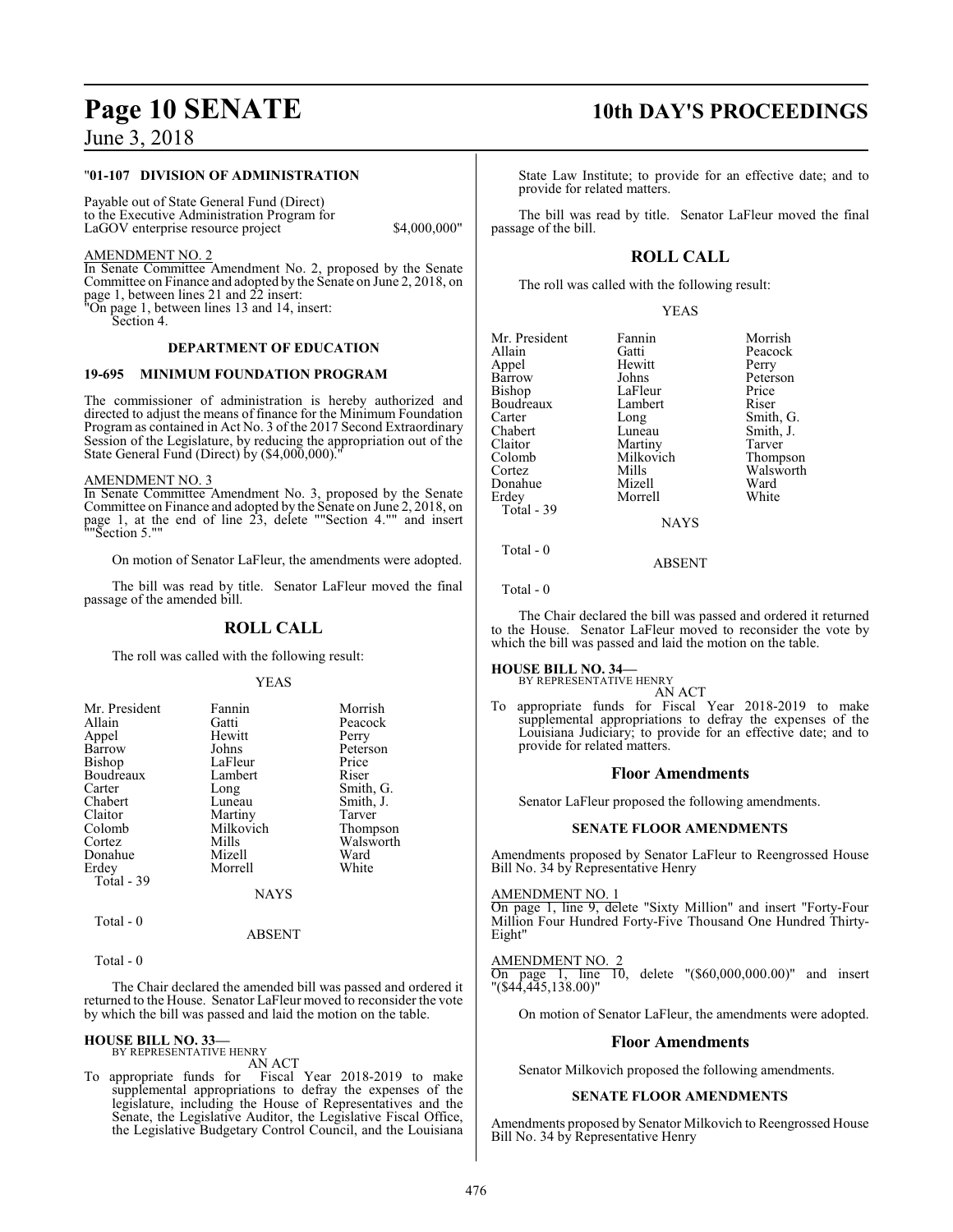## **10th DAY'S PROCEEDINGS Page 11 SENATE**

# June 3, 2018

AMENDMENT NO. 1

On page 1, between lines 12 and 13, insert the following: "Section 2. Of the appropriations contained within this Act and within the Act which originated as House Bill No. 698 of the 2018 Regular Session of the Legislature for expenses of the Supreme Court, no funding shall be expended for lobbying or public relations."

#### AMENDMENT NO. 2

On page 1, line 13, delete "Section 2." and insert "Section 3."

Senator Milkovich moved the adoption of the amendments.

Senator LaFleur objected.

#### **ROLL CALL**

The roll was called with the following result:

#### YEAS

| Milkovich | Smith, J. |
|-----------|-----------|
| Total - 2 |           |

**NAYS** 

| Mr. President | Fannin  | Peacock   |
|---------------|---------|-----------|
| Allain        | Gatti   | Perry     |
| Appel         | Hewitt  | Peterson  |
| Barrow        | Johns   | Price     |
| Bishop        | LaFleur | Riser     |
| Boudreaux     | Lambert | Smith, G. |
| Carter        | Long    | Tarver    |
| Chabert       | Luneau  | Thompson  |
| Claitor       | Martiny | Walsworth |
| Colomb        | Mills   | Ward      |
| Cortez        | Mizell  | White     |
| Donahue       | Morrell |           |
| Erdey         | Morrish |           |
| Total - 37    |         |           |
|               | ABSENT  |           |

Total - 0

The Chair declared the amendments were rejected.

The bill was read by title. Senator LaFleur moved the final passage of the amended bill.

#### **ROLL CALL**

The roll was called with the following result:

#### YEAS

| Mr. President | Fannin  | Peacock   |
|---------------|---------|-----------|
| Allain        | Gatti   | Perry     |
| Appel         | Hewitt  | Peterson  |
| Barrow        | Johns   | Price     |
| Bishop        | LaFleur | Riser     |
| Boudreaux     | Lambert | Smith, G. |
| Carter        | Long    | Smith, J. |
| Chabert       | Luneau  | Tarver    |
| Claitor       | Martiny | Thompson  |
| Colomb        | Mills   | Walsworth |
| Cortez        | Mizell  | Ward      |
| Donahue       | Morrell | White     |
| Erdey         | Morrish |           |
| Total - 38    |         |           |
| NAYS          |         |           |

Milkovich Total - 1

ABSENT

Total - 0

The Chair declared the amended bill was passed and ordered it returned to the House. Senator LaFleur moved to reconsider the vote by which the bill was passed and laid the motion on the table.

## **HOUSE BILL NO. 18—** BY REPRESENTATIVE JACKSON

AN ACT

To amend and reenact R.S. 47:33(A)(5) and Section 4 of Act No. 109 of the 2015 Regular Session of the Legislature, to enact R.S.  $47:33(A)(7)$ , relative to the individual income tax credit for taxes paid to other states; to repeal provisions providing for an increase in the credit; to limit the amount of the credit; to authorize a deduction of income taxes paid to other states under certain circumstances; to provide for effectiveness; and to provide for related matters.

#### **Floor Amendments**

Senator Morrell proposed the following amendments.

#### **SENATE FLOOR AMENDMENTS**

Amendments proposed by Senator Morrell to Engrossed House Bill No. 18 by Representative Jackson

AMENDMENT NO. 1 On page 2, line 2, change "Subsection A of this Section" to "this Section"

On motion of Senator Morrell, the amendments were adopted.

#### **Floor Amendments**

Senator Morrell proposed the following amendments.

#### **SENATE FLOOR AMENDMENTS**

Amendments proposed by Senator Morrell to Engrossed House Bill No. 18 by Representative Jackson

#### AMENDMENT NO. 1

On page 1, line 2, after "R.S. 47:33(A)(5)" insert "and 297.8(A)"

#### AMENDMENT NO. 2

On page 1, lines 3 and 4, delete "the individual income tax credit for taxes paid to other states" and insert "individual income tax credits and deductions"

AMENDMENT NO. 3 On page 5, after "in the credit" insert "for taxes paid to other states"

#### AMENDMENT NO. 4

On page 1, line 6, after "circumstances;" insert "to increase the earned income tax credit under certain circumstances;

#### AMENDMENT NO. 5

On page 1, line 9, delete "is" and insert "and 297.8(A) are"

#### AMENDMENT NO. 6

On page 2, between lines 11 and 12, insert:

"§297.8. Earned income tax credit

A. There (1) Except as provided in Subsection B of this Section, there shall be a credit against the tax imposed by this Chapter for individuals in an amount equal to three and one-half percent of the federal earned income tax credit for which the individual is eligible for the taxable year under Section 32 of the Internal Revenue Code.

(2) For tax years beginning on and after January 1, 2018, there shall be a credit against the tax imposed by this Chapter for individuals in an amount equal to five percent of the federal earned income tax credit for which the individual is eligible for the taxable year under Section 32 of the Internal Revenue Code for any taxable year in which the state general sales and use tax rate exceeds four percent.

\* \* \*"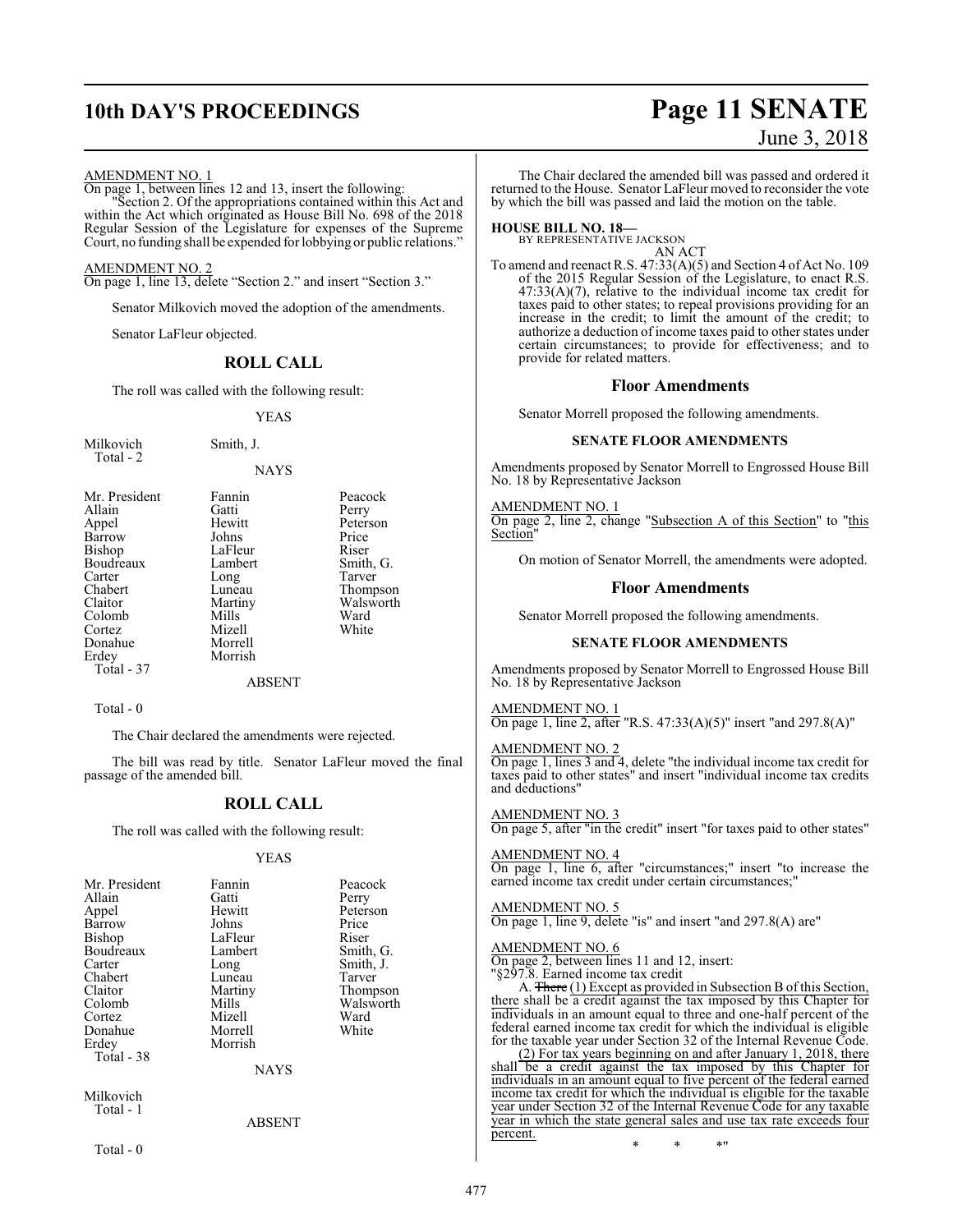Colomb<br>Cortez

Colomb<br>Cortez

**Page 12 SENATE 10th DAY'S PROCEEDINGS** П Senator Morrell moved the adoption of the amendments. Senator Milkovich objected. YEAS Mr. President Johns Perry<br>Allain LaFleur Peters Allain LaFleur Peterson<br>Barrow Lambert Price Barrow Lambert<br>Bishop Long Long Smith, G.<br>Luneau Tarver Boudreaux Luneau<br>Carter Martiny Martiny Thompson<br>Mills Ward Chabert Mills<br>Colomb Morrell Morrish Total - 25 NAYS Appel Gatti Riser<br>Claitor Hewitt Smith AMENDMENT NO. 1 Claitor Hewitt Smith, J.<br>Donahue Milkovich Walsworth Donahue Milkovich Walsworth<br>1992 - Mizell White<br>1994 - White Erdey Mizell<br>Fannin Peacoc Peacock Total - 14 ABSENT AMENDMENT NO. 2 Total - 0 Legislature" The Chair declared the amendments were adopted. AMENDMENT NO. 3 The bill was read by title. Senator Morrell moved the final passage of the amended bill. **ROLL CALL** AMENDMENT NO. 4 The roll was called with the following result: Section" YEAS AMENDMENT NO. 5 Mr. President Erdey Morrish Allain Johns Peterson<br>Barrow LaFleur Price AMENDMENT NO. 6 Barrow LaFleur<br>Bishop Lambert Lambert Smith, G.<br>
Long Tarver Boudreaux Long<br>Carter Luneau Carter Luneau Thompson<br>
Chabert Martiny Ward Martiny Ward<br>
Mills White AMENDMENT NO. 7 Morrell Total - 26 NAYS AMENDMENT NO. 8 Appel Hewitt Riser<br>Claitor Milkovich Smith, J. Claitor Milkovich<br>Donahue Mizell Section" Donahue Mizell Walsworth Fannin Peacock<br>Gatti Perry AMENDMENT NO. 9 Perry Total - 13 Legislature" ABSENT AMENDMENT NO. 10 Total - 0 The Chair declared the amended bill was passed and ordered it returned to the House. Senator Morrell moved to reconsider the vote by which the bill was passed and laid the motion on the table. AMENDMENT NO. 11 **HOUSE BILL NO. 27—** BY REPRESENTATIVE LANCE HARRIS this Section" AN ACT To amend and reenact R.S. 47:301(16)(o)(i), 302(R)(2) and (3), (S), (T), (X)(introductory paragraph), (AA)(introductoryparagraph), **Floor Amendments**  $(AA)(29)$  through  $(31)$ , and  $(AA)(32)$ (introductory paragraph),  $321(\text{H})(2)$  through (6), and (I) through (K), and  $321.1(A)$ through (C), (E), (F)(introductory paragraph), (F)(66)(introductory paragraph), (F)(67) through (69), and

| (F)(70)(introductory paragraph), and 331(P), (Q), and (R), to<br>enact R.S 47:302(BB) and $(\hat{CC})$ , 321(P) and $(\hat{Q})$ , 321.1(I) and<br>(J), and 331(V) and (W), and to repeal R.S. 47:302(Y), 321(M),<br>$331(T)$ , and Act No. 395 of the 2017 Regular Session of the<br>Louisiana Legislature, relative to state sales and use taxes; to<br>provide for the tax rate; to provide for the applicability of<br>certain exclusions and exemptions applicable to certain taxes; to<br>provide for effectiveness; and to provide for related matters. |
|---------------------------------------------------------------------------------------------------------------------------------------------------------------------------------------------------------------------------------------------------------------------------------------------------------------------------------------------------------------------------------------------------------------------------------------------------------------------------------------------------------------------------------------------------------------|
| <b>Floor Amendments</b>                                                                                                                                                                                                                                                                                                                                                                                                                                                                                                                                       |
| Senator Morrell proposed the following amendments.                                                                                                                                                                                                                                                                                                                                                                                                                                                                                                            |
| <b>SENATE FLOOR AMENDMENTS</b>                                                                                                                                                                                                                                                                                                                                                                                                                                                                                                                                |
| Amendments proposed by Senator Morrell to Reengrossed House<br>Bill No. 27 by Representative Lance Harris                                                                                                                                                                                                                                                                                                                                                                                                                                                     |
| AMENDMENT NO. 1<br>In Senate Committee Amendment No. 34 proposed by the Senate<br>Committee on Revenue and Fiscal Affairs and adopted by the Senate<br>on May 31, 2018, on page 4, line 8, following "lines 12 and 13," and<br>before ""there shall be" insert ""delete"                                                                                                                                                                                                                                                                                      |
| <u>AMENDMENT NO. 2</u><br>On page 3, line 8, between "Session" and "which" insert "of the<br>Legislature'                                                                                                                                                                                                                                                                                                                                                                                                                                                     |
| <b>AMENDMENT NO. 3</b><br>On page 12, delete lines 13 and 14, and insert the following:<br>$\frac{105}{105}$ Any transaction by a nonprofit electric cooperative that is<br>exempt from tax pursuant to R.S. 12:425."                                                                                                                                                                                                                                                                                                                                         |
| <b>AMENDMENT NO. 4</b><br>On page 12, line 22, between "BB" AND "shall" insert "of this<br>Section"                                                                                                                                                                                                                                                                                                                                                                                                                                                           |
| AMENDMENT NO. 5<br>On page 13, line 23, following "Session" add "of the Legislature"                                                                                                                                                                                                                                                                                                                                                                                                                                                                          |
| <b>AMENDMENT NO. 6</b><br>On page 22, delete lines 13 and 14, and insert the following:<br>$\frac{106}{6}$ Any transaction by a nonprofit electric cooperative that is<br>exempt from tax pursuant to R.S. 12:425.                                                                                                                                                                                                                                                                                                                                            |
| AMENDMENT NO. 7<br>On page 32, delete lines 27 and 28, and insert the following:<br>"(106) Any transaction by a nonprofit electric cooperative that is<br>exempt from tax pursuant to R.S. 12:425."                                                                                                                                                                                                                                                                                                                                                           |
| AMENDMENT NO. 8<br>On page 33, line 8, between "Subsection I" and "shall" insert "of this<br>Section                                                                                                                                                                                                                                                                                                                                                                                                                                                          |
| AMENDMENT NO. 9<br>On page 33, line 28, between "Session" and "which" insert "of the<br>Legislature"                                                                                                                                                                                                                                                                                                                                                                                                                                                          |
| <b>AMENDMENT NO. 10</b><br>On page 42, delete lines 13 and 14, and insert the following:<br>" $(106)$ Any transaction by a nonprofit electric cooperative that is exempt from tax pursuant to R.S. 12:425."                                                                                                                                                                                                                                                                                                                                                   |
| <b>AMENDMENT NO. 11</b><br>On page 42, line 22, between "Subsection V" and "shall" insert "of<br>this Section'                                                                                                                                                                                                                                                                                                                                                                                                                                                |
| On motion of Senator Morrell, the amendments were adopted.                                                                                                                                                                                                                                                                                                                                                                                                                                                                                                    |
|                                                                                                                                                                                                                                                                                                                                                                                                                                                                                                                                                               |

Senator Allain proposed the following amendments.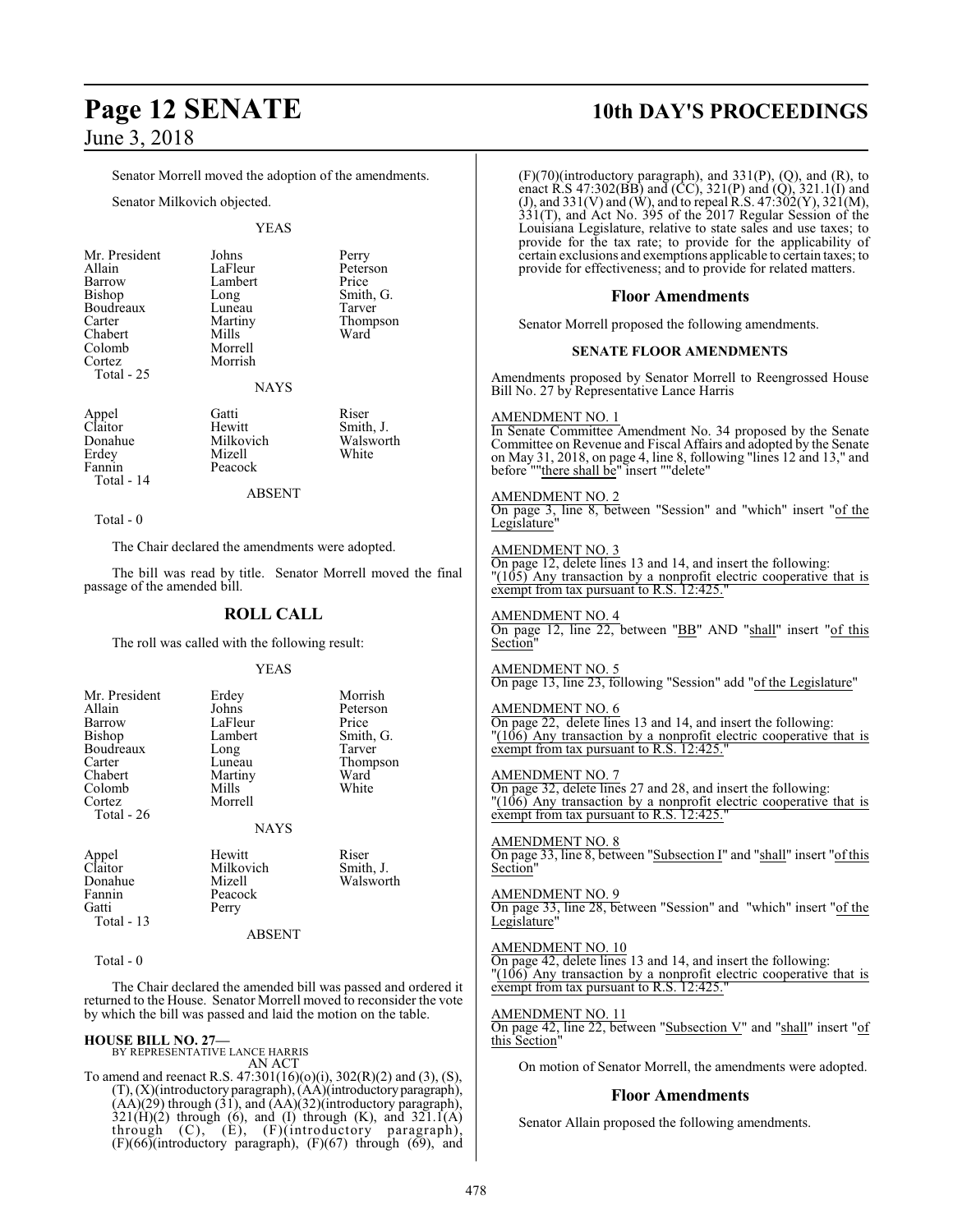## **10th DAY'S PROCEEDINGS Page 13 SENATE**

# June 3, 2018

#### **SENATE FLOOR AMENDMENTS**

Amendments proposed by Senator Allain to Reengrossed House Bill No. 27 by Representative Lance Harris

AMENDMENT NO. 1 Delete Amendment Nos. 1 through 3, 5 through 11, 14 through 21, 23, 25 through 31, 33, and 35 through 42, proposed by the Senate Committee on Revenue and Fiscal Affairs and adopted by the Senate on May 31, 2018.

AMENDMENT NO. 2 On page 4, line 16, delete "through June 30, 2023" and insert "through June 30, 2025"

AMENDMENT NO. 3 On page 12, lines 23 and 24, delete "through June 30, 2023" and insert "through June 30, 2025"

AMENDMENT NO. 4 On page 14, line 12, delete "through June 30, 2023" and insert "through June 30, 2025"

AMENDMENT NO. 5 On page 22, line 24, delete "through June 30, 2023" and insert "through June 30, 2025"

AMENDMENT NO. 6 On page 23, line 3, change "one-third" to "one-half"

AMENDMENT NO. 7 On page 23, line 7, change "one-third" to "one-half"

AMENDMENT NO. 8 On page 23, line 16, change "one-third" to "one-half"

AMENDMENT NO. 9 On page 23, line 20, change "one-third" to "one-half"

AMENDMENT NO. 10 On page 23, line 26, change "one-third" to "one-half"

AMENDMENT NO. 11 On page 24, delete lines 1 and 2, and insert: "E. The provisions of this Section shall be inapplicable, inoperative, and of no effect after June 30, 2018 2025."

AMENDMENT NO. 12 On page 24, line 28, delete "through June 30, 2023" and insert "through June 30, 2025"

AMENDMENT NO. 13 On page 33, lines 9 and 10, delete "through June 30, 2023" and insert "through June 30, 2025"

AMENDMENT NO. 14 On page 34, line 12, delete "through June 30, 2023" and insert "through June 30, 2025"

AMENDMENT NO. 15 On page 42, lines 23 and 24, delete "through June 30, 2023" and insert "through June 30, 2025"

Senator Allain moved the adoption of the amendments.

Senator Milkovich objected.

### **ROLL CALL**

The roll was called with the following result:

#### YEAS

Mr. President Erdey Morrish<br>Allain Fannin Peacock Appel Gatti Perry Barrow Hewitt Price<br>Bishop Johns Riser Bishop Johns Riser<br>Boudreaux LaFleur Smith, G. Boudreaux LaFleur Smith, G.<br>Carter Lambert Smith, J. Chabert Long<br>Claitor Luneau Claitor Luneau Thompson Cortez Mills Ward<br>
Mills White<br>
Mizell White<br>
White Donahue Total - 36

Fannin Peaco<br> **Allance Catti**<br>
Perry Lambert Smith,<br>
Long Tarver Martiny Walsworth<br>
Mills Ward

**NAYS** 

Milkovich Peterson

ABSENT

Morrell

Total - 2

Total - 1

The Chair declared the amendments were adopted.

#### **Floor Amendments**

Senator Morrell proposed the following amendments.

#### **SENATE FLOOR AMENDMENTS**

Amendments proposed by Senator Morrell to Reengrossed House Bill No. 27 by Representative Lance Harris

#### AMENDMENT NO. 1

Delete Senate Floor Amendment No. 1 proposed by Senator Allain and adopted by the Senate on June 3, 2018.

#### AMENDMENT NO. 2

Delete Amendment Nos. 3, 5, 7 through 11, 14, 16 through 21, 23, 25, 27 through 31, 33, 35, 37 through 42 proposed by the Senate Committee on Revenue and Fiscal Affairs and adopted by the Senate on May 31, 2018.

#### AMENDMENT NO. 3

On page 2, between lines 5 and 6, insert:

 $\Gamma(3)(a)$  "Cost price" means the actual cost of the articles of tangible personal property without any deductions therefrom on account of the cost of materials used, labor, or service cost, except those service costs for installing the articles of tangible personal property if such cost is separately billed to the customer at the time of installation, transportation charges, or any other expenses whatsoever, or the reasonable market value of the tangible personal property at the time it becomes susceptible to the use tax, whichever is less.

\* \* \* (14) "Sales of services" means and includes the following:

\* \* \*  $(g)(i)(aa)$  The furnishing of repairs to or the installation of tangible personal property<del>, including but</del>. The furnishing of repairs includes but is not restricted to the repair and servicing of automobiles and other vehicles, electrical and mechanical appliances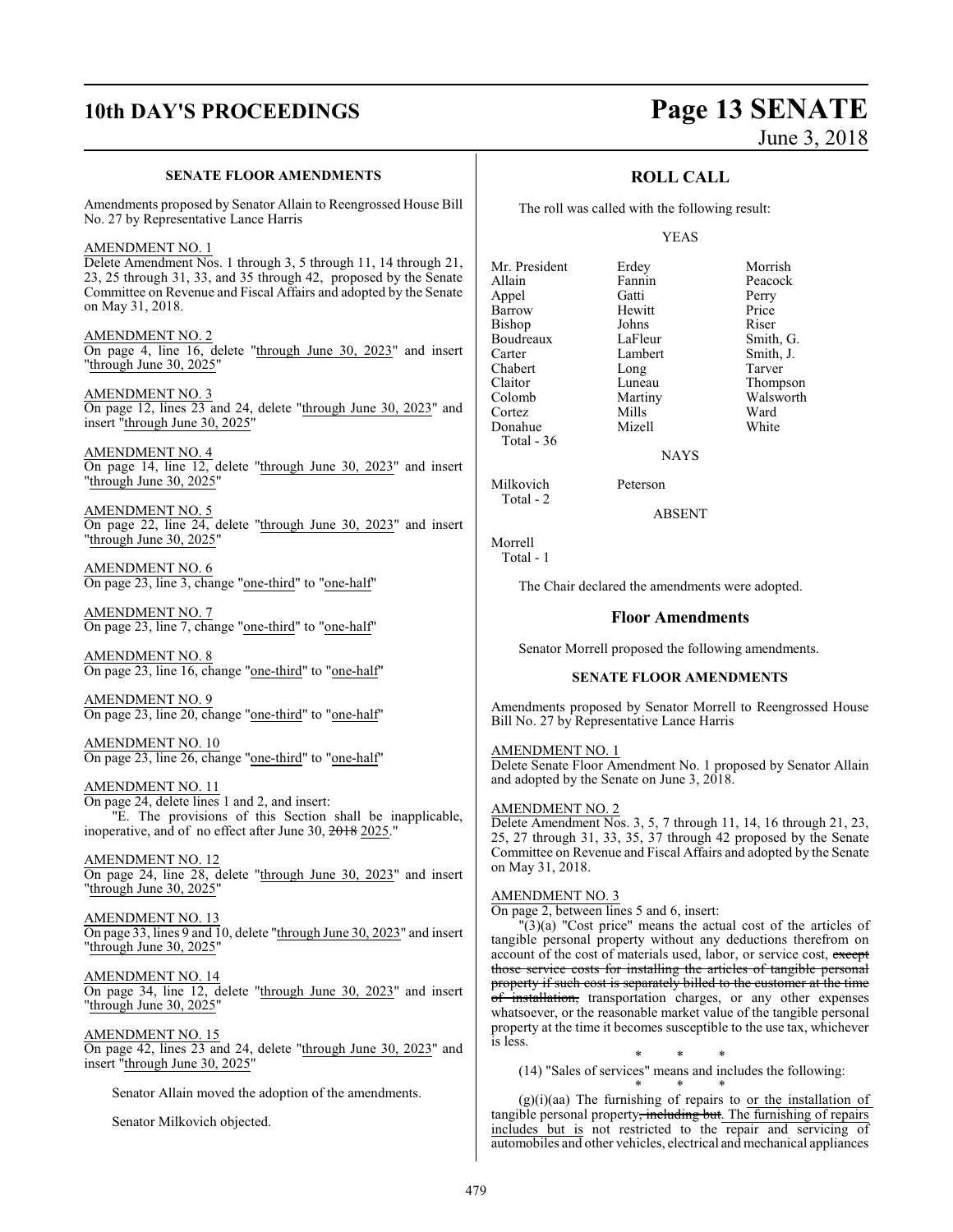and equipment, watches, jewelry, refrigerators, radios, shoes, and office appliances and equipment. The installation oftangible personal property shall be taxable solely for purposes of the sales and use tax imposed by the state or any political subdivision whose boundaries are coterminous with those of the state. The tax on installation shall apply only to that portion of the installation charge that is less than or equal to ten thousand dollars for each article of tangible personal property that is installed.

\* \* \*"

Senator Morrell moved the adoption of the amendments.

Senator Claitor objected.

#### **ROLL CALL**

The roll was called with the following result:

#### YEAS

| Mr. President<br>Allain<br>Barrow<br><b>Bishop</b><br>Boudreaux<br>Carter<br>Chabert<br>Colomb<br>Total $-22$ | Cortez<br>Johns<br>LaFleur<br>Long<br>Luneau<br>Martiny<br>Mills<br>Morrell<br><b>NAYS</b> | Morrish<br>Peterson<br>Price<br>Smith, G.<br>Tarver<br>Ward |
|---------------------------------------------------------------------------------------------------------------|--------------------------------------------------------------------------------------------|-------------------------------------------------------------|
| Appel<br>Claitor<br>Donahue<br>Erdey<br>Fannin<br>Total - 15                                                  | Hewitt<br>Lambert<br>Milkovich<br>Mizell<br>Peacock<br><b>ABSENT</b>                       | Perry<br>Riser<br>Thompson<br>Walsworth<br>White            |
| Gatti                                                                                                         | Smith, J.                                                                                  |                                                             |

Total - 2

The Chair declared the amendments were adopted.

#### **Floor Amendments**

Senator Martiny proposed the following amendments.

#### **SENATE FLOOR AMENDMENTS**

Amendments proposed by Senator Martiny to Reengrossed House Bill No. 27 by Representative Lance Harris

#### AMENDMENT NO. 1

On page 12, between lines 21 and 22, insert: "(108) Refunds for purchases of tangible personal property by

international travelers as part of the Louisiana Tax Free Shopping Program pursuant to R.S. 51:1301 et seq."

#### AMENDMENT NO. 2

On page 22, between lines 21 and 22, insert: "(109) Refunds for purchases of tangible personal property by international travelers as part of the Louisiana Tax Free Shopping Program pursuant to R.S. 51:1301 et seq."

## **Page 14 SENATE 10th DAY'S PROCEEDINGS**

#### AMENDMENT NO. 3

On page 33, between lines 7 and 8, insert:

"(109) Refunds for purchases of tangible personal property by international travelers as part of the Louisiana Tax Free Shopping Program pursuant to R.S. 51:1301 et seq."

#### AMENDMENT NO. 4

On page 42, between lines 21 and 22, insert: "(109) Refunds for purchases of tangible personal property by international travelers as part of the Louisiana Tax Free Shopping Program pursuant to R.S. 51:1301 et seq."

On motion of Senator Martiny, the amendments were adopted.

The bill was read by title. Senator Donahue moved the final passage of the amended bill.

#### **ROLL CALL**

The roll was called with the following result:

#### YEAS

Erdey Peterson<br>Johns Price

Mr. President Donahue Morrish<br>Allain Erdey Peterson Barrow Johns<br>Bishop LaFleur Boudreaux Lamb<br>Carter Long Carter Long Tarver<br>Chabert Luneau Thomn Chabert Luneau Thompson Claitor Martiny Ward<br>Colomb Mills White Colomb Mills White Cortez Morrell Total - 29

LaFleur Smith, G.<br>Lambert Smith, J.

Fannin Mizell<br>Hewitt Peacock

**NAYS** 

Appel Milkovich Perry<br>Fannin Mizell Riser

Walsworth

#### ABSENT

Gatti

Total - 1

Total - 9

The Chair declared the amended bill was passed and ordered it returned to the House. Senator Donahue moved to reconsider the vote by which the bill was passed and laid the motion on the table.

#### **Rules Suspended**

Senator Hewitt asked for and obtained a suspension of the rules to revert to the Morning Hour.

#### **Message from the House**

#### **PASSED SENATE BILLS AND JOINT RESOLUTIONS**

#### June 3, 2018

To the Honorable President and Members of the Senate:

I am directed to inform your honorable body that the House of Representatives has finally passed the following Senate Bills and Joint Resolutions: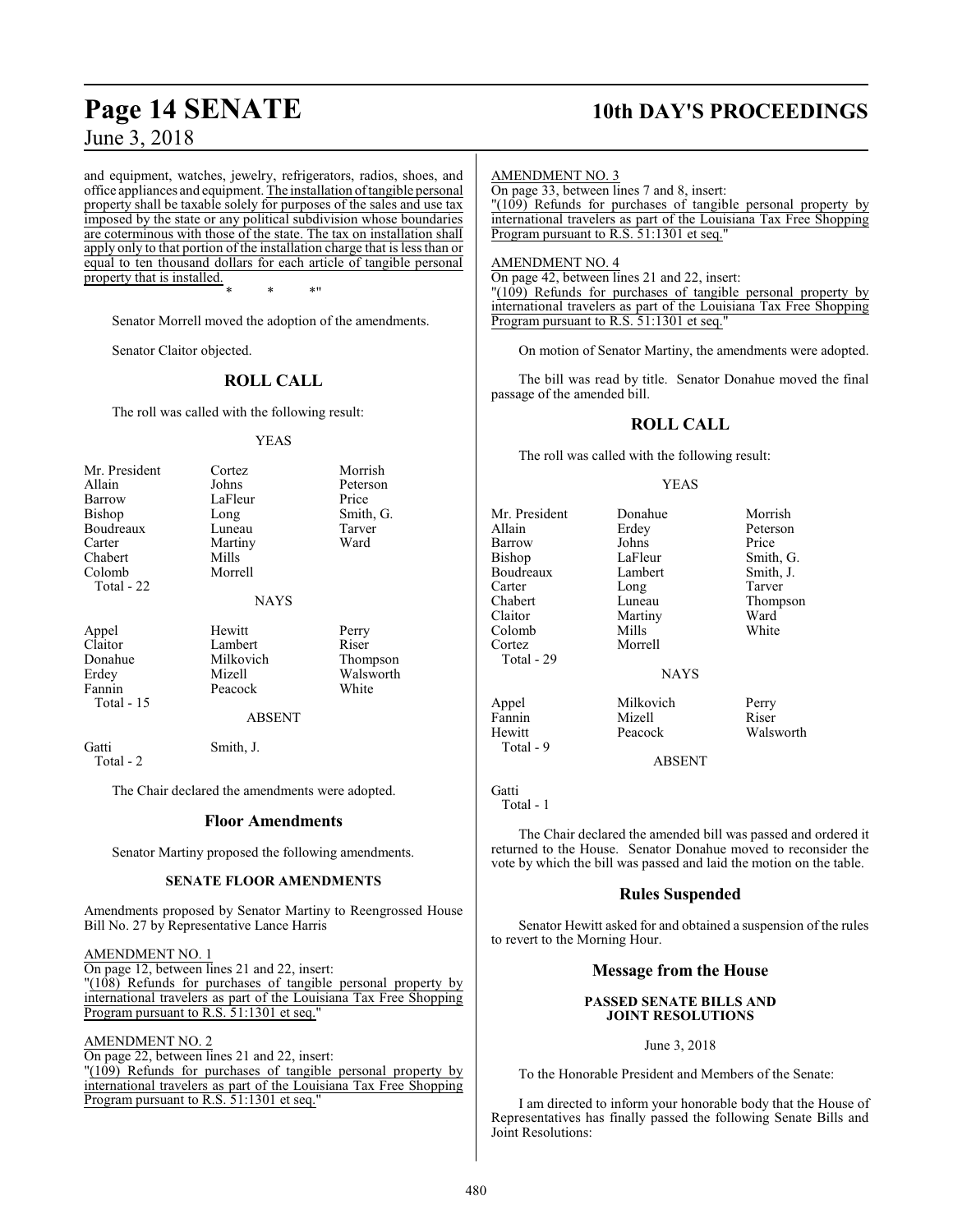#### **SENATE BILL NO. 2—**

BY SENATOR CLAITOR

To amend and reenact R.S.  $47:551(D)(8)(a)$ , relative to the distribution of the local avails of the automobile rental tax; to provide for the dedication of certain avails collected in East Baton Rouge Parish; to provide for an effective date; and to provide for related matters.

AN ACT

Reported with amendments.

Respectfully submitted, ALFRED W. SPEER Clerk of the House of Representatives

#### **Introduction of Senate Resolutions**

Senator Long asked for and obtained a suspension of the rules to read Senate Resolutions a first and second time.

#### **SENATE RESOLUTION NO. 31—** BY SENATOR LONG

A RESOLUTION

To commend and congratulate Scooter Hobbs for receiving the 2018 Distinguished Service Award in Sports Journalismand on being named to the 2018 Louisiana Sports Hall of Fame Induction Class.

On motion of Senator Long the resolution was read by title and adopted.

#### **Introduction of Senate Concurrent Resolutions**

Senator Mills asked for and obtained a suspension of the rules to read Senate Concurrent Resolutions a first and second time.

#### **SENATE CONCURRENT RESOLUTION NO. 24—**

BY SENATOR MILLS AND REPRESENTATIVE HOFFMANN A CONCURRENT RESOLUTION

To commend Jeff Reynolds for his twenty-eight years of dedicated service at the Louisiana Department of Health and congratulate him upon his appointment as Vice Chancellor of Finance at the Louisiana State University School of Medicine in Shreveport.

The concurrent resolution was read by title. Senator Mills moved to adopt the Senate Concurrent Resolution.

#### **ROLL CALL**

The roll was called with the following result:

#### YEAS

| Mr. President | Fannin    | Peacock   |
|---------------|-----------|-----------|
| Allain        | Hewitt    | Perry     |
| Appel         | Johns     | Peterson  |
| <b>Barrow</b> | LaFleur   | Price     |
| Bishop        | Lambert   | Riser     |
| Boudreaux     | Long      | Smith, G. |
| Carter        | Luneau    | Smith, J. |
| Chabert       | Martiny   | Tarver    |
| Claitor       | Milkovich | Thompson  |
| Colomb        | Mills     | Walsworth |
| Cortez        | Mizell    | Ward      |
| Donahue       | Morrell   | White     |
| Erdey         | Morrish   |           |
| Total - 38    |           |           |

**10th DAY'S PROCEEDINGS Page 15 SENATE** June 3, 2018

**NAYS** 

ABSENT

Total - 0

Gatti Total - 1

The Chair declared the Senate adopted the Senate Concurrent Resolution and ordered it sent to the House.

#### **Message from the House**

#### **SIGNED HOUSE CONCURRENT RESOLUTIONS**

#### June 3, 2018

To the Honorable President and Members of the Senate:

I am directed to inform your honorable body that the Speaker of the House of Representatives has signed the following House Concurrent Resolutions:

#### **HOUSE CONCURRENT RESOLUTION NO. 2—**

BY REPRESENTATIVES BILLIOT, CONNICK, AND LYONS AND SENATOR ALARIO

A CONCURRENT RESOLUTION

To express the condolences of the Legislature of Louisiana upon the death of Oristile Horace "O.H." Guidry, III.

#### **HOUSE CONCURRENT RESOLUTION NO. 3—**

BY REPRESENTATIVE MCFARLAND AND SENATORS THOMPSON AND WALSWORTH

#### A CONCURRENT RESOLUTION

To create a task force to study and make recommendations relative to state and local regulations, fees, and taxes on commercial transporters of oilfield and agricultural products and the funding of repairs to parish roads used by such transporters and to submit a written report of its findings and recommendations to the House Committee on Transportation, Highways and Public Works and the Senate Committee on Transportation, Highways, and Public Works not later than January 31, 2019.

and asked that the President of the Senate affix his signature to the same.

> Respectfully submitted, ALFRED W. SPEER Clerk of the House of Representatives

The House Concurrent Resolutions contained herein were signed by the President of the Senate.

#### **ATTENDANCE ROLL CALL**

#### PRESENT

Mr. President Fannin Morrish Allain Gatti Peacock Appel Hewit<br>Barrow Johns Bishop LaFleur Price<br>Boudreaux Lambert Riser Boudreaux Lambert Riser<br>
Carter Long Smith Carter Long Smith, G. Claitor Martiny Tarver<br>
Colomb Milkovich Thompson Colomb Milkovich<br>
Cortez Mills

Peterson Smith, J. Walsworth